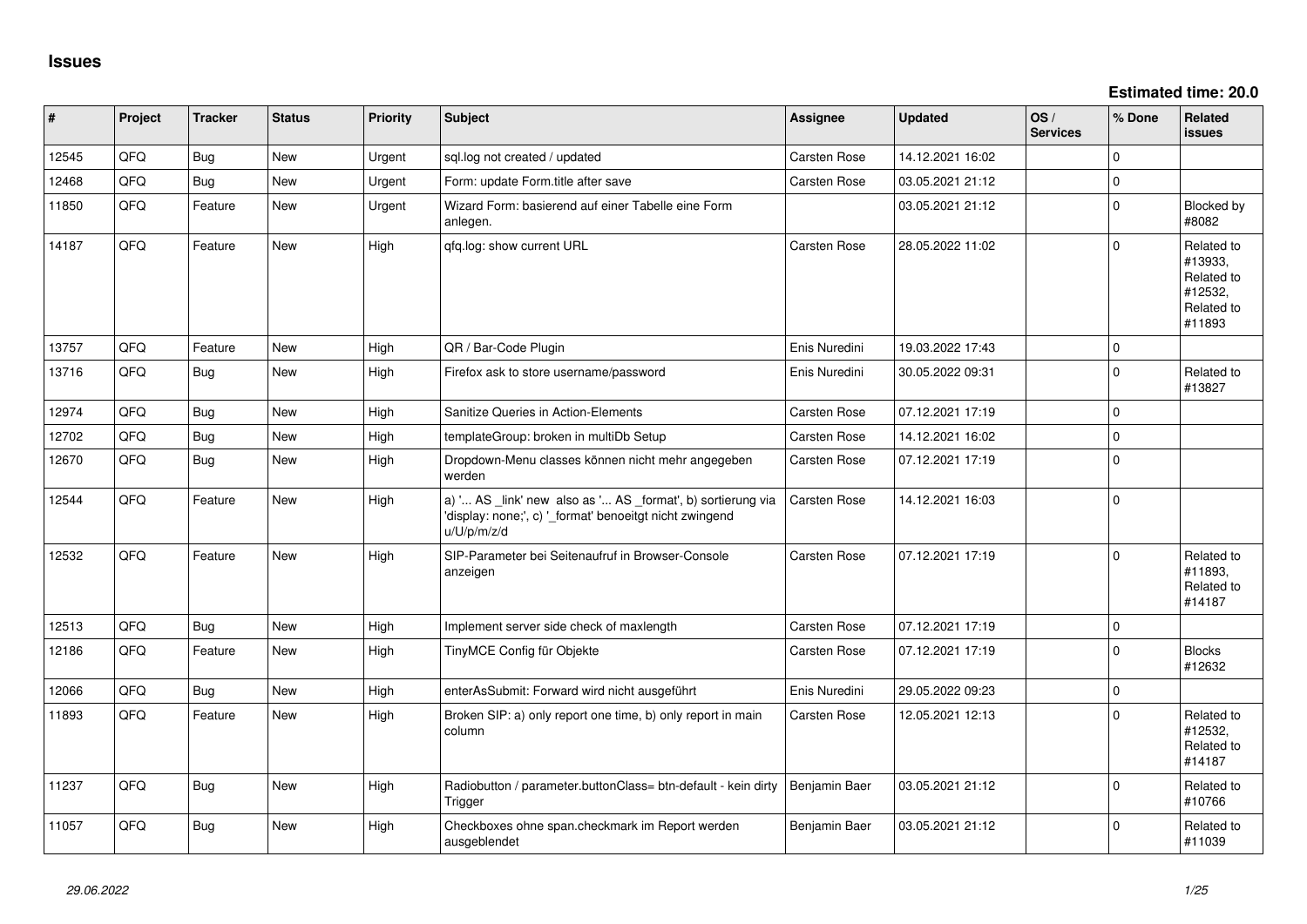| #     | Project | <b>Tracker</b> | <b>Status</b> | <b>Priority</b> | <b>Subject</b>                                                                   | Assignee            | <b>Updated</b>   | OS/<br><b>Services</b> | % Done      | Related<br>issues                            |
|-------|---------|----------------|---------------|-----------------|----------------------------------------------------------------------------------|---------------------|------------------|------------------------|-------------|----------------------------------------------|
| 10766 | QFQ     | Bug            | New           | High            | Radiobutton / parameter.buttonClass=btn-default: dynamic<br>update               |                     | 03.05.2021 21:12 |                        | $\Omega$    | Related to<br>#11237                         |
| 10640 | QFQ     | <b>Bug</b>     | <b>New</b>    | High            | TypeAhead Tag: FE editierbar trotz readOnly                                      | <b>Carsten Rose</b> | 03.05.2021 21:12 |                        | $\Omega$    |                                              |
| 10508 | QFQ     | <b>Bug</b>     | New           | High            | Multi Form broken on Multi DB Instance                                           | <b>Carsten Rose</b> | 03.05.2021 21:12 |                        | $\Omega$    |                                              |
| 10506 | QFQ     | Bug            | <b>New</b>    | High            | Template Group broken on MultiDB instance                                        | Carsten Rose        | 03.05.2021 21:12 |                        | $\Omega$    | Related to<br>#10505                         |
| 10114 | QFQ     | Feature        | New           | High            | Symbol (Link): 'G:' (Glyphicon) replaced by 'i:' (icon)                          |                     | 07.12.2021 17:19 |                        | $\Omega$    | Related to<br>#3797,<br>Related to<br>#4194  |
| 10081 | QFQ     | Bug            | <b>New</b>    | High            | Stale record lock after 'forbidden' character                                    | Carsten Rose        | 03.05.2021 21:12 |                        | $\Omega$    | Related to<br>#10082,<br>Related to<br>#9789 |
| 9531  | QFQ     | Bug            | <b>New</b>    | High            | FE File: Dynamic Update / modeSql / required detected even<br>it not set         | Carsten Rose        | 11.06.2021 20:32 |                        | $\Omega$    | Related to<br>#12398                         |
| 9347  | QFQ     | Bug            | New           | High            | FE.type=upload with dynamic show/hidden: required not<br>detected                | Carsten Rose        | 12.06.2021 10:40 |                        | $\Omega$    | Related to<br>#5305,<br>Related to<br>#12398 |
| 8962  | QFQ     | Feature        | <b>New</b>    | High            | allow for form fields with identical names                                       | <b>Carsten Rose</b> | 03.05.2021 21:14 |                        | $\Omega$    |                                              |
| 8891  | QFQ     | Bug            | New           | High            | formSubmitLog: do not log passwords                                              | Enis Nuredini       | 25.03.2022 09:06 |                        | $\Omega$    |                                              |
| 8668  | QFQ     | Bug            | New           | High            | Pill disabled: dyamic mode 'hidden' not respected - FE is still<br>required      | Carsten Rose        | 03.05.2021 21:14 |                        | $\Omega$    |                                              |
| 8431  | QFQ     | Bug            | <b>New</b>    | High            | autocron.php with wrong path                                                     | Carsten Rose        | 03.05.2021 21:14 |                        | $\mathbf 0$ |                                              |
| 8083  | QFQ     | Bug            | <b>New</b>    | High            | FormEditor: primary table list does not respect<br>'indexDb={{indexData:Y}}'     | <b>Carsten Rose</b> | 03.05.2021 21:14 |                        | $\Omega$    | Has<br>duplicate<br>#6678                    |
| 7899  | QFQ     | <b>Bug</b>     | New           | High            | Fe.type=password / retype / required: always complain about<br>missing value     | Carsten Rose        | 03.05.2021 21:14 |                        | $\Omega$    |                                              |
| 7850  | QFQ     | Feature        | New           | High            | Upload records: non 'pathFileName' column                                        | <b>Carsten Rose</b> | 03.05.2021 21:14 |                        | $\Omega$    |                                              |
| 7650  | QFQ     | Bug            | New           | High            | Optional do not show 'required' sign on FormElement                              | Carsten Rose        | 03.05.2021 21:14 |                        | $\mathbf 0$ |                                              |
| 5715  | QFQ     | Feature        | New           | High            | PDF Caching                                                                      | <b>Carsten Rose</b> | 03.05.2021 21:14 |                        | $\mathbf 0$ | Related to<br>#5851,<br>Related to<br>#6357  |
| 5459  | QFQ     | Bug            | New           | High            | Multi DB: spread system tables between 'QFQ' and<br>'Data'-DB                    | <b>Carsten Rose</b> | 03.05.2021 21:14 |                        | $\mathbf 0$ | Related to<br>#4720                          |
| 5221  | QFQ     | Bug            | New           | High            | Download Dialog: Bleibt stehen in FF wenn Datei<br>automatisch gespeichert wird. | Carsten Rose        | 03.05.2021 21:14 |                        | $\mathbf 0$ |                                              |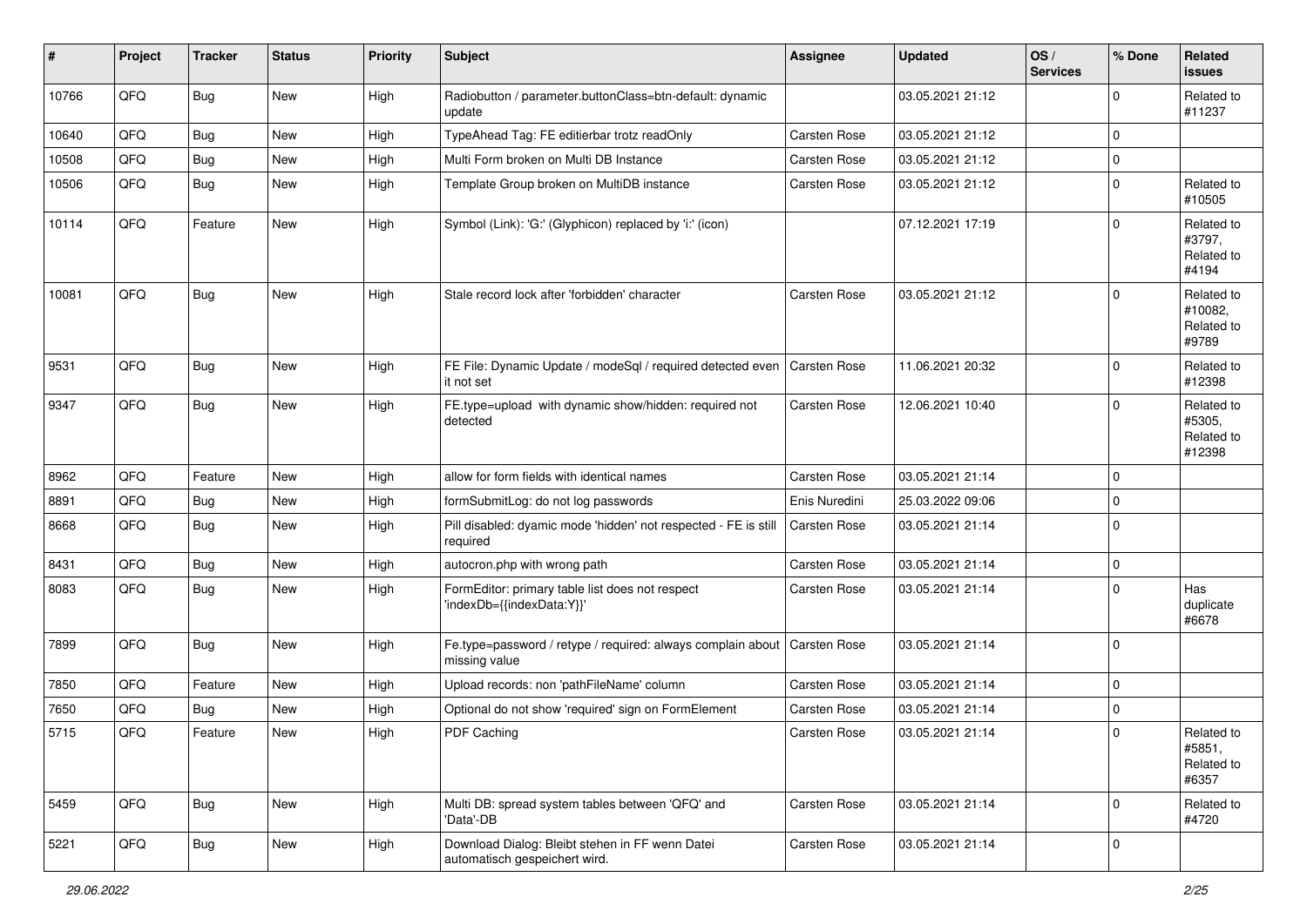| $\vert$ # | Project | <b>Tracker</b> | <b>Status</b> | <b>Priority</b> | <b>Subject</b>                                                            | <b>Assignee</b>        | <b>Updated</b>   | OS/<br><b>Services</b> | % Done      | Related<br>issues                                |
|-----------|---------|----------------|---------------|-----------------|---------------------------------------------------------------------------|------------------------|------------------|------------------------|-------------|--------------------------------------------------|
| 3727      | QFQ     | Feature        | <b>New</b>    | High            | Security: Session Hijacking erschweren                                    | Carsten Rose           | 03.05.2021 21:14 |                        | $\mathbf 0$ |                                                  |
| 14395     | QFQ     | Support        | <b>New</b>    | Normal          | FormEditor: Virtual table columns                                         | Enis Nuredini          | 21.06.2022 16:09 |                        | $\Omega$    |                                                  |
| 14377     | QFQ     | <b>Bug</b>     | <b>New</b>    | Normal          | Documentation > General Tips: white page after migration                  | Enis Nuredini          | 19.06.2022 16:37 |                        | $\mathbf 0$ |                                                  |
| 14376     | QFQ     | Feature        | <b>New</b>    | Normal          | QFQ Bootstrap: if missing, create stored procedures                       | Enis Nuredini          | 19.06.2022 16:37 |                        | $\Omega$    |                                                  |
| 14322     | QFQ     | <b>Bug</b>     | New           | Normal          | Form Load: by default no scroll (save & close should be<br>visible)       | Enis Nuredini          | 15.06.2022 14:12 |                        | $\Omega$    | Related to<br>#14321,<br>Related to<br>#6232     |
| 14305     | QFQ     | <b>Bug</b>     | <b>New</b>    | Normal          | Inline Report editing does not create history entries                     | Carsten Rose           | 10.06.2022 11:55 |                        | $\mathbf 0$ |                                                  |
| 14304     | QFQ     | Bug            | <b>New</b>    | Normal          | table sorter view safer does not work                                     | <b>Carsten Rose</b>    | 10.06.2022 11:49 |                        | $\Omega$    |                                                  |
| 14245     | QFQ     | Bug            | <b>New</b>    | Normal          | Form Save Btn bleibt disabled wenn Datumsfeld über<br>Datepicker geändert | Enis Nuredini          | 27.05.2022 13:45 |                        | $\Omega$    | Related to<br>#13689                             |
| 14233     | QFQ     | Bug            | <b>New</b>    | Normal          | AS _link: question - HTML is not rendered                                 | Carsten Rose           | 28.05.2022 11:02 |                        | $\mathbf 0$ |                                                  |
| 14227     | QFQ     | Feature        | <b>New</b>    | Normal          | Selenium Konkurrenz: cypress.io                                           | Enis Nuredini          | 28.05.2022 11:02 |                        | $\Omega$    |                                                  |
| 14185     | QFQ     | Feature        | <b>New</b>    | Normal          | External/Autocron.php - better suitable directory                         | Support: System        | 28.05.2022 11:03 |                        | $\mathbf 0$ |                                                  |
| 14091     | QFQ     | <b>Bug</b>     | <b>New</b>    | Normal          | inconsistent template path for twig                                       | <b>Carsten Rose</b>    | 19.04.2022 18:36 |                        | $\mathbf 0$ |                                                  |
| 14090     | QFQ     | Feature        | <b>New</b>    | Normal          | Nützliche script funktionen                                               | <b>Carsten Rose</b>    | 28.05.2022 11:03 |                        | $\Omega$    |                                                  |
| 14077     | QFQ     | <b>Bug</b>     | <b>New</b>    | Normal          | As link: Attribute 'class' missing by r:1 and r:3 - but should<br>set     | Carsten Rose           | 28.05.2022 11:02 |                        | $\Omega$    | Related to<br>#5342,<br>Related to<br>#4343      |
| 14028     | QFQ     | Feature        | <b>New</b>    | Normal          | Required notification: visual nicer                                       | Enis Nuredini          | 28.05.2022 11:01 |                        | $\mathbf 0$ |                                                  |
| 13945     | QFQ     | Feature        | <b>New</b>    | Normal          | As link: content before/after link                                        | Enis Nuredini          | 28.05.2022 11:01 |                        | $\Omega$    | Related to<br>#12262                             |
| 13843     | QFQ     | Feature        | <b>New</b>    | Normal          | Create JWT via QFQ                                                        | <b>Carsten Rose</b>    | 19.03.2022 17:42 |                        | $\mathbf 0$ |                                                  |
| 13841     | QFQ     | Feature        | New           | Normal          | Create PDF via iText - evaluate                                           | Carsten Rose           | 19.03.2022 17:42 |                        | $\Omega$    |                                                  |
| 13706     | QFQ     | Bug            | <b>New</b>    | Normal          | Wrong CheckType in FieldElement LastStatus of Form Cron                   | <b>Carsten Rose</b>    | 21.01.2022 18:20 |                        | $\Omega$    |                                                  |
| 13700     | QFQ     | Feature        | New           | Normal          | Redesign gfg.io Seite                                                     | <b>Carsten Rose</b>    | 19.03.2022 17:43 |                        | $\mathbf 0$ |                                                  |
| 13689     | QFQ     | Bug            | New           | Normal          | Enter auf Eingabefeld mit ungültigem Wert führt zu blurry<br>Seite        | Enis Nuredini          | 28.05.2022 10:53 |                        | $\Omega$    | Related to<br>#14245, Has<br>duplicate<br>#11891 |
| 13659     | QFQ     | <b>Bug</b>     | <b>New</b>    | Normal          | wrong sanitize class applied to R-store                                   | <b>Carsten Rose</b>    | 15.01.2022 14:23 |                        | $\Omega$    |                                                  |
| 13647     | QFQ     | Bug            | <b>New</b>    | Normal          | Autofocus funktioniert nicht auf Chrome                                   | Benjamin Baer          | 19.03.2022 17:44 |                        | $\Omega$    |                                                  |
| 13609     | QFQ     | Feature        | New           | Normal          | QFQ Introduction: Seite aufloesen                                         | Philipp<br>Gröbelbauer | 28.05.2022 11:02 |                        | $\Omega$    |                                                  |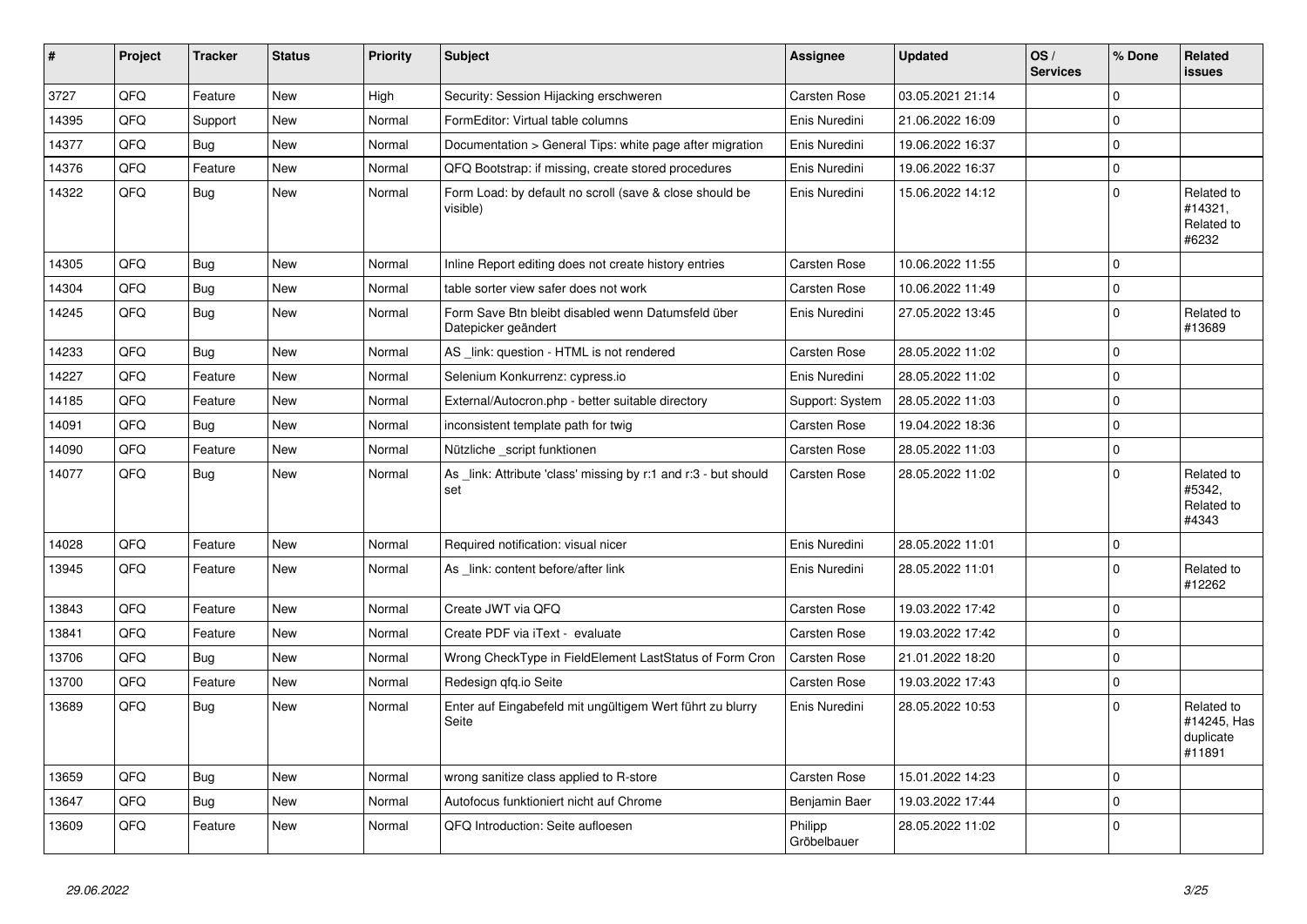| #     | Project | <b>Tracker</b> | <b>Status</b> | <b>Priority</b> | <b>Subject</b>                                                                                                                                      | <b>Assignee</b>     | <b>Updated</b>   | OS/<br><b>Services</b> | % Done         | Related<br>issues                                                     |
|-------|---------|----------------|---------------|-----------------|-----------------------------------------------------------------------------------------------------------------------------------------------------|---------------------|------------------|------------------------|----------------|-----------------------------------------------------------------------|
| 13592 | QFQ     | Bug            | New           | Normal          | QFQ Build Queue: das vergeben von Tags klappt nicht. Es<br>werden keine Releases gebaut.                                                            | Carsten Rose        | 19.03.2022 17:45 |                        | $\Omega$       |                                                                       |
| 13528 | QFQ     | Bug            | <b>New</b>    | Normal          | gfg.io > releases: es wird kein neues Release angelegt                                                                                              | Benjamin Baer       | 19.03.2022 17:46 |                        | $\mathbf 0$    |                                                                       |
| 13467 | QFQ     | Feature        | New           | Normal          | ChangeLog Generator                                                                                                                                 | Carsten Rose        | 19.03.2022 17:46 |                        | $\Omega$       | Related to<br>#11460                                                  |
| 13460 | QFQ     | Bug            | <b>New</b>    | Normal          | Doc: Password set/reset  password should not processed<br>with 'html encode'                                                                        | Carsten Rose        | 19.03.2022 17:46 |                        | 0              |                                                                       |
| 13451 | QFQ     | <b>Bug</b>     | <b>New</b>    | Normal          | Character Counter / Max Character: Problem in Safari                                                                                                | Carsten Rose        | 15.04.2022 17:18 |                        | $\Omega$       |                                                                       |
| 13354 | QFQ     | Feature        | New           | Normal          | Using Websocket in QFQ                                                                                                                              | Carsten Rose        | 10.11.2021 15:47 |                        | $\mathbf 0$    |                                                                       |
| 13332 | QFQ     | Bug            | New           | Normal          | Multi Form: Required Felder werden visuell nicht markiert.                                                                                          | Carsten Rose        | 19.03.2022 17:47 |                        | $\mathbf 0$    |                                                                       |
| 13331 | QFQ     | <b>Bug</b>     | <b>New</b>    | Normal          | Multi Form: Clear Icon misplaced                                                                                                                    | Carsten Rose        | 19.03.2022 17:47 |                        | $\mathbf 0$    |                                                                       |
| 12989 | QFQ     | <b>Bug</b>     | New           | Normal          | empty string does not trigger dynamic update                                                                                                        | Enis Nuredini       | 28.05.2022 11:09 |                        | $\mathbf 0$    |                                                                       |
| 12716 | QFQ     | <b>Bug</b>     | <b>New</b>    | Normal          | template group: Pattern only applied to first instance                                                                                              | Carsten Rose        | 19.03.2022 17:47 |                        | $\mathbf 0$    |                                                                       |
| 12714 | QFQ     | <b>Bug</b>     | <b>New</b>    | Normal          | Conversion of GIF to PDF broken when GIF contains Alpha.                                                                                            | Carsten Rose        | 19.03.2022 17:49 |                        | $\mathbf 0$    |                                                                       |
| 12679 | QFQ     | Feature        | New           | Normal          | tablesorter: custom column width                                                                                                                    | Carsten Rose        | 16.06.2021 11:10 |                        | $\mathbf 0$    |                                                                       |
| 12664 | QFQ     | Feature        | New           | Normal          | TinyMCE: report/remove malicous HTML/JS Code                                                                                                        | Carsten Rose        | 19.03.2022 17:47 |                        | $\mathbf 0$    | Related to<br>#14320                                                  |
| 12603 | QFQ     | Feature        | <b>New</b>    | Normal          | Dropdown (Select), Radio, checkbox:<br>itemListAlways={{!SELECT key, value}}                                                                        | Carsten Rose        | 19.03.2022 17:47 |                        | $\Omega$       |                                                                       |
| 12581 | QFQ     | <b>Bug</b>     | New           | Normal          | Form.forward=close: Record 'new' in new browser tab > save<br>(& close) >> Form is not reloaded with new created record id<br>and stays in mode=new | <b>Carsten Rose</b> | 19.03.2022 17:48 |                        | 0              |                                                                       |
| 12556 | QFQ     | Feature        | <b>New</b>    | Normal          | Pills Title: colored = static or dynamic on allrequiredgiven                                                                                        | Benjamin Baer       | 19.03.2022 17:49 |                        | $\mathbf 0$    |                                                                       |
| 12520 | QFQ     | Bug            | New           | Normal          | Switch FE User: still active even FE User session expired                                                                                           | Carsten Rose        | 19.03.2022 17:48 |                        | $\Omega$       |                                                                       |
| 12512 | QFQ     | <b>Bug</b>     | <b>New</b>    | Normal          | Some MySQL Installation can't use 'stored procedures'                                                                                               | Carsten Rose        | 19.03.2022 17:48 |                        | $\mathbf 0$    |                                                                       |
| 12490 | QFQ     | Feature        | <b>New</b>    | Normal          | Loading Plugins in QFQ - see what tinymce does. (lazy<br>loading)                                                                                   | Benjamin Baer       | 08.06.2022 10:37 |                        | $\Omega$       | Related to<br>#12611,<br>Related to<br>#10013,<br>Related to<br>#7732 |
| 12480 | QFQ     | Feature        | New           | Normal          | If QFQ upgrade is running, block further request                                                                                                    | Carsten Rose        | 03.05.2021 20:45 |                        | 0              |                                                                       |
| 12477 | QFQ     | Feature        | New           | Normal          | Support for refactoring: Form, FormElement, diverse<br>Tabellen/Spalten, tt-content Records                                                         | Carsten Rose        | 03.05.2021 20:45 |                        | 0              |                                                                       |
| 12476 | QFQ     | Feature        | New           | Normal          | clearMe: a) should trigger 'dirty', b) sticky on textarea resize                                                                                    | Benjamin Baer       | 04.01.2022 08:40 |                        | $\mathbf 0$    | Related to<br>#9528                                                   |
| 12474 | QFQ     | Feature        | New           | Normal          | Check BaseConfigURL if it is given and the the last char is '/'                                                                                     | Carsten Rose        | 03.05.2021 20:45 |                        | $\overline{0}$ |                                                                       |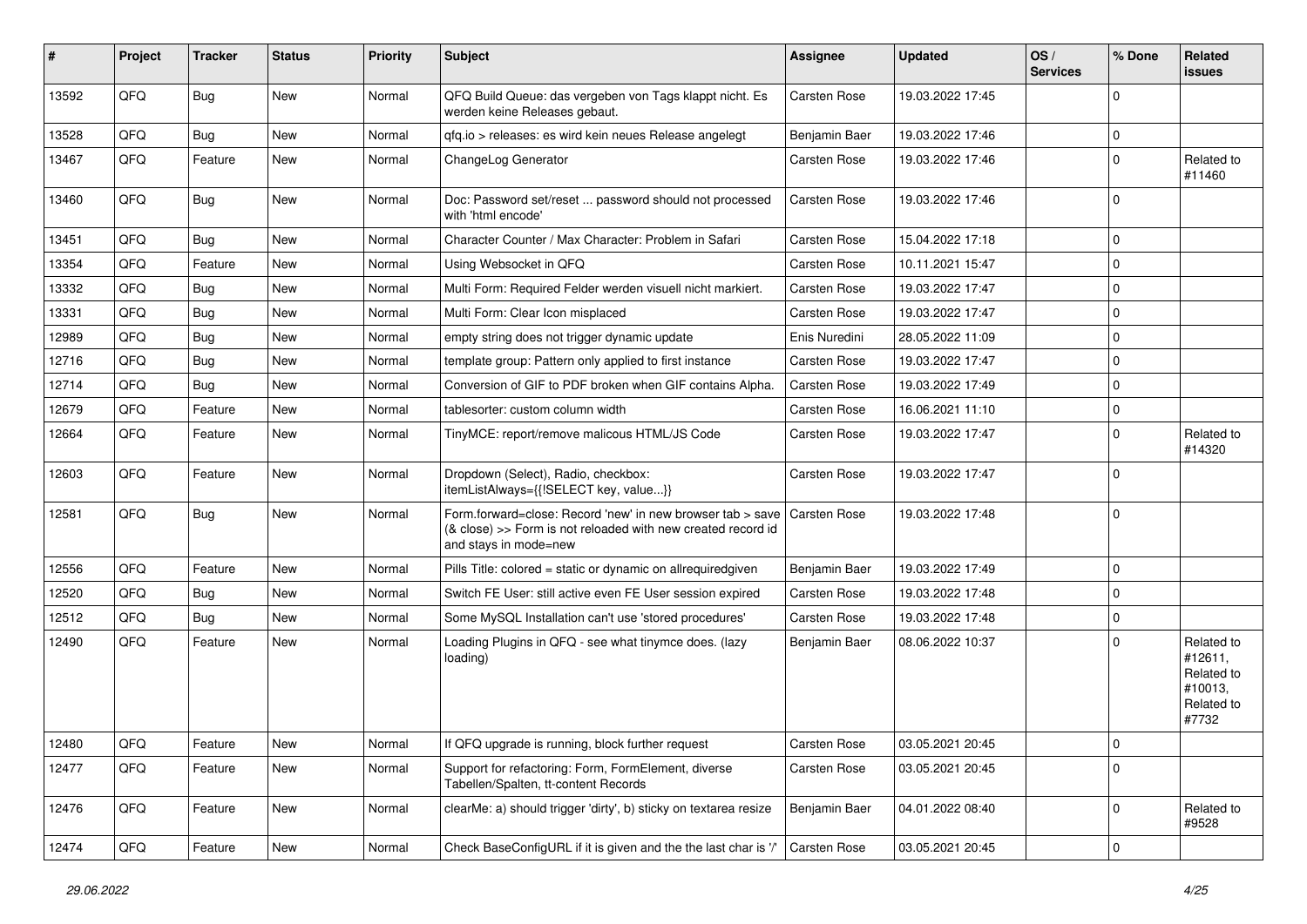| #     | Project | <b>Tracker</b> | <b>Status</b> | <b>Priority</b> | <b>Subject</b>                                                                                                 | <b>Assignee</b>     | <b>Updated</b>   | OS/<br><b>Services</b> | % Done      | Related<br>issues                             |
|-------|---------|----------------|---------------|-----------------|----------------------------------------------------------------------------------------------------------------|---------------------|------------------|------------------------|-------------|-----------------------------------------------|
| 12465 | QFQ     | Feature        | <b>New</b>    | Normal          | QFQ Function: use in FE to fill StoreRecord                                                                    | Carsten Rose        | 05.05.2021 21:58 |                        | $\Omega$    |                                               |
| 12413 | QFQ     | Feature        | <b>New</b>    | Normal          | STORE_TYPO3: enhance for {{be_users.email:T}},<br>{{fe users.email:T}}                                         | <b>Carsten Rose</b> | 03.05.2021 20:45 |                        | $\Omega$    | Related to<br>#12412,<br>Related to<br>#10012 |
| 12412 | QFQ     | Feature        | New           | Normal          | Action/Escape qualifier 'e' (empty), '0': if given, an empty<br>string (or '0') will be treated as 'not found' | <b>Carsten Rose</b> | 08.05.2021 09:40 |                        | $\Omega$    | Related to<br>#12413,<br>Related to<br>#10012 |
| 12400 | QFQ     | Feature        | <b>New</b>    | Normal          | Tutorial ist in QFQ Doku, Wird in der Suche gefunden, es<br>gibt aber kein Menupunkt - Inhalt ueberpruefen     | <b>Carsten Rose</b> | 03.05.2021 20:45 |                        | $\Omega$    |                                               |
| 12330 | QFQ     | Feature        | <b>New</b>    | Normal          | Copy to input field / text area / TinyMCE                                                                      | <b>Carsten Rose</b> | 07.04.2021 09:01 |                        | $\Omega$    |                                               |
| 12327 | QFQ     | <b>Bug</b>     | <b>New</b>    | Normal          | Copy to clipboard: Glyphicon can not be changed                                                                | <b>Carsten Rose</b> | 27.12.2021 17:59 |                        | $\Omega$    |                                               |
| 12269 | QFQ     | Feature        | New           | Normal          | 2FA - Login                                                                                                    | Carsten Rose        | 03.05.2021 20:45 |                        | $\Omega$    |                                               |
| 12187 | QFQ     | Bug            | <b>New</b>    | Normal          | Trigger FormAsFile() via Report: probably problem with multi<br>DB setup                                       | Carsten Rose        | 20.03.2021 21:20 |                        | $\Omega$    |                                               |
| 12163 | QFQ     | Feature        | New           | Normal          | Checkbox: table wrap                                                                                           | <b>Carsten Rose</b> | 03.05.2021 20:51 |                        | $\Omega$    |                                               |
| 12162 | QFQ     | Feature        | <b>New</b>    | Normal          | FE.type=sendmail: personalized mailing (several mails) via<br>template                                         | <b>Carsten Rose</b> | 03.05.2021 20:45 |                        | $\Omega$    |                                               |
| 12156 | QFQ     | Feature        | <b>New</b>    | Normal          | Form: Optional disable 'leave page'                                                                            |                     | 03.05.2021 20:45 |                        | $\mathbf 0$ |                                               |
| 12146 | QFQ     | Feature        | New           | Normal          | Autocron Job: Anzeigen wann der naechste Job ausgefuehrt<br>wird, resp das er nicht ausgefuehrt wird           | Carsten Rose        | 15.03.2021 15:23 |                        | $\Omega$    |                                               |
| 12135 | QFQ     | Feature        | <b>New</b>    | Normal          | Subrecord: Notiz                                                                                               |                     | 24.04.2021 16:58 |                        | $\Omega$    |                                               |
| 12133 | QFQ     | Bug            | <b>New</b>    | Normal          | NPM, phpSpreadSheet aktualisieren                                                                              | <b>Carsten Rose</b> | 15.03.2021 09:04 |                        | $\mathbf 0$ |                                               |
| 12119 | QFQ     | Feature        | New           | Normal          | AS paged: error message missing if there ist no 'r' argument.                                                  | Carsten Rose        | 03.05.2021 20:51 |                        | $\Omega$    |                                               |
| 12109 | QFQ     | Feature        | <b>New</b>    | Normal          | Donwload Link: Plain, SIP, Persistent Link, Peristent SIP -<br>new notation                                    | Carsten Rose        | 03.05.2021 20:45 |                        | $\Omega$    | Related to<br>#12085                          |
| 12045 | QFQ     | Bug            | <b>New</b>    | Normal          | templateGroup afterSave FE: Aufruf ohne<br>sqlHonorFormElements funktioniert nicht                             | <b>Carsten Rose</b> | 18.02.2021 16:33 |                        | $\mathbf 0$ |                                               |
| 12040 | QFQ     | Bug            | <b>New</b>    | Normal          | FE Mode 'hidden' für zwei FEs auf einer Zeile                                                                  | <b>Carsten Rose</b> | 18.02.2021 10:13 |                        | $\mathbf 0$ |                                               |
| 12039 | QFQ     | Feature        | <b>New</b>    | Normal          | Missing htmlSpecialChar() in pre processing on form submit                                                     |                     | 18.02.2021 00:09 |                        | $\Omega$    | Related to<br>#14320                          |
| 12038 | QFQ     | Feature        | New           | Normal          | a) STORE_VAR: filenameOnlyStripUniq, b) SP:<br>QSTRIPUNIQ()                                                    |                     | 17.02.2021 23:55 |                        | 0           |                                               |
| 12024 | QFQ     | Feature        | New           | Normal          | Excel Export: text columns by default decode<br>htmlspeciachar()                                               | Carsten Rose        | 17.02.2021 23:55 |                        | $\mathbf 0$ | Related to<br>#12022                          |
| 12023 | QFQ     | Feature        | New           | Normal          | MySQL Stored Precdure: QDECODESPECIALCHAR()                                                                    | Carsten Rose        | 16.02.2021 11:16 |                        | 0           | Related to<br>#12022                          |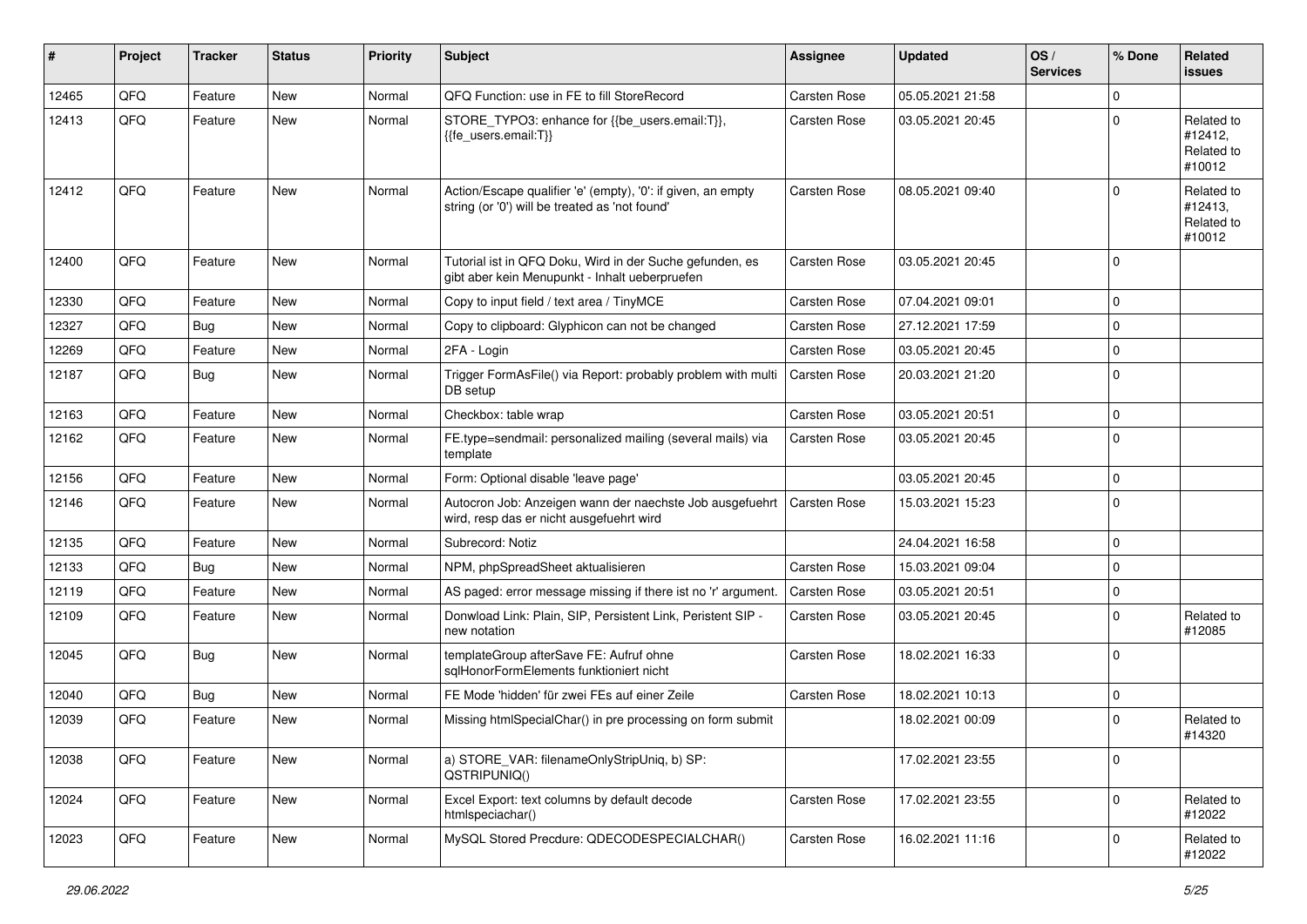| #     | Project | <b>Tracker</b> | <b>Status</b> | <b>Priority</b> | <b>Subject</b>                                                                                       | <b>Assignee</b>                                        | <b>Updated</b>   | OS/<br><b>Services</b> | % Done      | Related<br><b>issues</b>                     |                      |
|-------|---------|----------------|---------------|-----------------|------------------------------------------------------------------------------------------------------|--------------------------------------------------------|------------------|------------------------|-------------|----------------------------------------------|----------------------|
| 11955 | QFQ     | Feature        | <b>New</b>    | Normal          | subrecord: new title option to set <th> attributes - e.g. to<br/>customize tablesorter options.</th> | attributes - e.g. to<br>customize tablesorter options. | Carsten Rose     | 03.05.2021 20:47       |             | $\Omega$                                     | Related to<br>#11775 |
| 11892 | QFQ     | Feature        | New           | Normal          | tablesorter: columns with links are hard to order - new<br>qualifier 'Y: <ord>'</ord>                | Enis Nuredini                                          | 23.03.2022 09:22 |                        | $\Omega$    |                                              |                      |
| 11775 | QFQ     | Feature        | <b>New</b>    | Normal          | Subrecord Tooltip pro Feld                                                                           | Carsten Rose                                           | 18.12.2020 15:22 |                        | $\Omega$    | Related to<br>#11955                         |                      |
| 11752 | QFQ     | Bug            | New           | Normal          | checkbox renders multiple input elements with same name                                              | Carsten Rose                                           | 17.12.2020 14:58 |                        | 0           | Related to<br>#11750                         |                      |
| 11747 | QFQ     | Feature        | New           | Normal          | Maintenance Page with Redirect                                                                       | Carsten Rose                                           | 03.05.2021 20:47 |                        | $\mathbf 0$ | Related to<br>#11741                         |                      |
| 11716 | QFQ     | Feature        | <b>New</b>    | Normal          | Form an beliebiger Stelle im Report anzeigen                                                         |                                                        | 09.12.2020 09:47 |                        | $\mathbf 0$ |                                              |                      |
| 11715 | QFQ     | Bug            | New           | Normal          | acceptZeroAsRequired and requiredOffButMark do not<br>coincide                                       |                                                        | 08.12.2020 12:13 |                        | $\mathbf 0$ |                                              |                      |
| 11702 | QFQ     | Feature        | New           | Normal          | HTML Special Char makes no sense for 'allbut' if '&' is<br>forbidden                                 | <b>Carsten Rose</b>                                    | 07.12.2021 16:35 |                        | $\Omega$    | Related to<br>#5112,<br>Related to<br>#14320 |                      |
| 11695 | QFQ     | <b>Bug</b>     | New           | Normal          | MultiForm required FE Error                                                                          | Carsten Rose                                           | 04.12.2020 13:34 |                        | 0           |                                              |                      |
| 11668 | QFQ     | Bug            | New           | Normal          | Play function.sql - problem with mysql                                                               | Carsten Rose                                           | 03.05.2021 20:48 |                        | $\Omega$    |                                              |                      |
| 11667 | QFQ     | <b>Bug</b>     | <b>New</b>    | Normal          | MySQL mariadb-server-10.3: Incorrect datetime value                                                  | Carsten Rose                                           | 03.05.2021 20:48 |                        | $\mathbf 0$ |                                              |                      |
| 11535 | QFQ     | Feature        | New           | Normal          | Ability to create SQL columns in frontend QFQ forms                                                  |                                                        | 17.11.2020 12:11 |                        | $\mathbf 0$ |                                              |                      |
| 11534 | QFQ     | Feature        | New           | Normal          | Report: Action on selected rows - Table batchprocessing<br>feature                                   |                                                        | 18.11.2020 08:15 |                        | $\mathbf 0$ |                                              |                      |
| 11523 | QFQ     | Feature        | New           | Normal          | Mit dynamic Update erkennen, ob Upload gemacht wurde                                                 | Carsten Rose                                           | 13.11.2020 15:07 |                        | 0           | Related to<br>#9533                          |                      |
| 11522 | QFQ     | Bug            | New           | Normal          | Aus/Einblenden von Reitern                                                                           |                                                        | 13.11.2020 14:58 |                        | $\mathbf 0$ |                                              |                      |
| 11516 | QFQ     | Feature        | <b>New</b>    | Normal          | Multi Page Form (Previous/Next Buttons)                                                              | Carsten Rose                                           | 16.03.2021 17:52 |                        | $\Omega$    |                                              |                      |
| 11504 | QFQ     | Feature        | New           | Normal          | Dynamic Update: Button text update for 'Save',' Close' &<br>'Delete'                                 | Carsten Rose                                           | 12.11.2020 23:44 |                        | $\mathbf 0$ |                                              |                      |
| 11460 | QFQ     | Feature        | New           | Normal          | Easier creation of changelog: gitchangelog                                                           | Carsten Rose                                           | 12.06.2021 10:20 |                        | $\mathbf 0$ | Related to<br>#13467                         |                      |
| 11239 | QFQ     | Bug            | <b>New</b>    | Normal          | Radiobutton (plain): horizontales Rendern abhängig vom<br>Datentyp in der Datenbank                  | Carsten Rose                                           | 30.09.2020 18:37 |                        | $\Omega$    |                                              |                      |
| 11080 | QFQ     | Feature        | New           | Normal          | Send MQTT messages                                                                                   | Carsten Rose                                           | 29.08.2020 19:49 |                        | $\mathbf 0$ |                                              |                      |
| 10996 | QFQ     | Feature        | New           | Normal          | Download video via sip: no seek                                                                      | Carsten Rose                                           | 12.08.2020 14:18 |                        | 0           |                                              |                      |
| 10979 | QFQ     | Feature        | New           | Normal          | Ajax Calls an API - dataReport                                                                       | Carsten Rose                                           | 11.05.2022 12:15 |                        | $\mathbf 0$ |                                              |                      |
| 10976 | QFQ     | Feature        | New           | Normal          | Excel Export Verbesserungen                                                                          | Carsten Rose                                           | 06.08.2020 10:56 |                        | 0           |                                              |                      |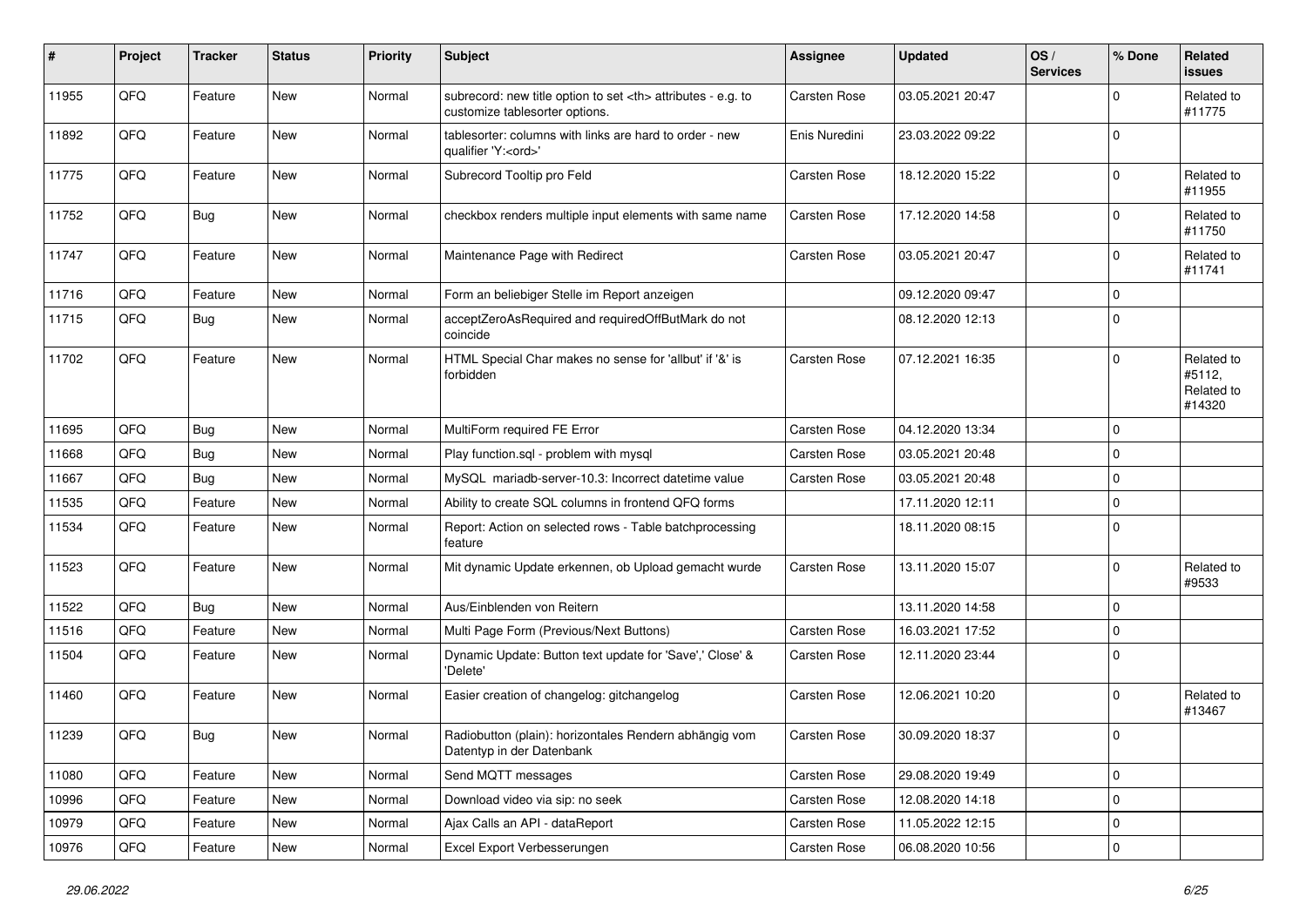| #     | Project | <b>Tracker</b> | <b>Status</b> | <b>Priority</b> | <b>Subject</b>                                                                                                                        | <b>Assignee</b>     | <b>Updated</b>   | OS/<br><b>Services</b> | % Done      | Related<br>issues                                                    |
|-------|---------|----------------|---------------|-----------------|---------------------------------------------------------------------------------------------------------------------------------------|---------------------|------------------|------------------------|-------------|----------------------------------------------------------------------|
| 10937 | QFQ     | Bug            | New           | Normal          | Fehler mit abhängigen Select- Feldern beim Positionieren                                                                              | Carsten Rose        | 12.11.2020 23:45 |                        | $\Omega$    |                                                                      |
| 10890 | QFQ     | Bug            | New           | Normal          | AutoCron hangs                                                                                                                        |                     | 20.07.2020 13:56 |                        | $\mathbf 0$ |                                                                      |
| 10874 | QFQ     | Feature        | <b>New</b>    | Normal          | Erstellen eines Foreign Keys in der Tabelle "FormElement"                                                                             |                     | 13.07.2020 10:11 |                        | $\mathbf 0$ |                                                                      |
| 10819 | QFQ     | Feature        | New           | Normal          | Persistent SIP - second try                                                                                                           | Carsten Rose        | 29.06.2020 23:02 |                        | 0           | Related to<br>#6261                                                  |
| 10763 | QFQ     | Feature        | <b>New</b>    | Normal          | form accessed and submitted despite logout?                                                                                           |                     | 16.06.2020 11:43 |                        | $\mathbf 0$ |                                                                      |
| 10759 | QFQ     | <b>Bug</b>     | <b>New</b>    | Normal          | emptyMeansNull - Feld falsch aktualisiert                                                                                             |                     | 12.11.2020 23:45 |                        | 0           |                                                                      |
| 10714 | QFQ     | Feature        | New           | Normal          | multi Table Form                                                                                                                      | Carsten Rose        | 16.03.2021 18:44 |                        | $\mathbf 0$ |                                                                      |
| 10704 | QFQ     | <b>Bug</b>     | New           | Normal          | wkhtml problem rendering fullCalendar.js / fabric.js >><br>successor: puppeteer                                                       | Carsten Rose        | 12.11.2020 23:45 |                        | $\Omega$    | Related to<br>#5024,<br>Related to<br>#4650,<br>Related to<br>#10715 |
| 10658 | QFQ     | Bug            | New           | Normal          | processReadOnly broken                                                                                                                | <b>Carsten Rose</b> | 27.05.2020 17:55 |                        | $\mathbf 0$ |                                                                      |
| 10593 | QFQ     | Feature        | <b>New</b>    | Normal          | label2: text behind input element                                                                                                     | Carsten Rose        | 16.05.2020 10:57 |                        | 0           |                                                                      |
| 10588 | QFQ     | Bug            | New           | Normal          | typeahed Tag: Doku anpassen                                                                                                           | Carsten Rose        | 12.11.2020 23:45 |                        | $\mathbf 0$ |                                                                      |
| 10463 | QFQ     | Feature        | <b>New</b>    | Normal          | Report_link: expliztes setzen von HTML Tags (Bedarf fuer<br>'data-selenium' & 'id')                                                   | Enis Nuredini       | 23.03.2022 09:23 |                        | 0           | Related to<br>#7648                                                  |
| 10384 | QFQ     | Feature        | New           | Normal          | Parameter Exchange QFQ Instances                                                                                                      |                     | 07.05.2020 09:38 |                        | $\mathbf 0$ |                                                                      |
| 10345 | QFQ     | Feature        | New           | Normal          | Templates - Patterns QFQ Style                                                                                                        |                     | 03.05.2021 21:01 |                        | $\Omega$    | Related to<br>#10713                                                 |
| 10324 | QFQ     | Bug            | New           | Normal          | Excel Export mit Template funktioniert nur, wenn Template<br>vor uid kommt                                                            |                     | 30.03.2020 11:20 |                        | $\mathbf 0$ | Related to<br>#10257                                                 |
| 10322 | QFQ     | Bug            | <b>New</b>    | Normal          | FormElement / Radio: missing column 'enum' >> FE not<br>reported                                                                      | <b>Carsten Rose</b> | 07.05.2020 09:37 |                        | $\mathbf 0$ |                                                                      |
| 10119 | QFQ     | Feature        | <b>New</b>    | Normal          | Dropdown (selectlist) & TypeAhead: format and catagorize<br>list                                                                      | Carsten Rose        | 07.05.2020 09:36 |                        | $\Omega$    |                                                                      |
| 10082 | QFQ     | <b>Bug</b>     | <b>New</b>    | Normal          | FE.type=SELECT - 'sanatize' Class                                                                                                     | Carsten Rose        | 07.05.2020 09:36 |                        | 0           | Related to<br>#10081                                                 |
| 10080 | QFQ     | Feature        | <b>New</b>    | Normal          | Popup on 'save' / 'close': configure dialog (answer<br>yes/no/cancle/)                                                                | Carsten Rose        | 28.03.2021 20:52 |                        | $\mathbf 0$ | Is duplicate<br>of #12262                                            |
| 10014 | QFQ     | Feature        | New           | Normal          | Manual.rst: describe behaviour and process order of<br>fillStoreVar, slaveId, sqlBefore,                                              | Carsten Rose        | 01.02.2020 22:31 |                        | $\mathbf 0$ |                                                                      |
| 9983  | QFQ     | Feature        | New           | Normal          | Report Notation: new keyword 'range'                                                                                                  | Carsten Rose        | 01.02.2020 15:55 |                        | $\mathbf 0$ |                                                                      |
| 9927  | QFQ     | Feature        | New           | Normal          | QFQ Update: a) Update nur machen wenn BE User<br>eingeloggt ist., b) Bei Fehler genaue Meldung welcher<br>Updateschritt Probleme hat. | Carsten Rose        | 22.01.2020 12:59 |                        | $\mathbf 0$ |                                                                      |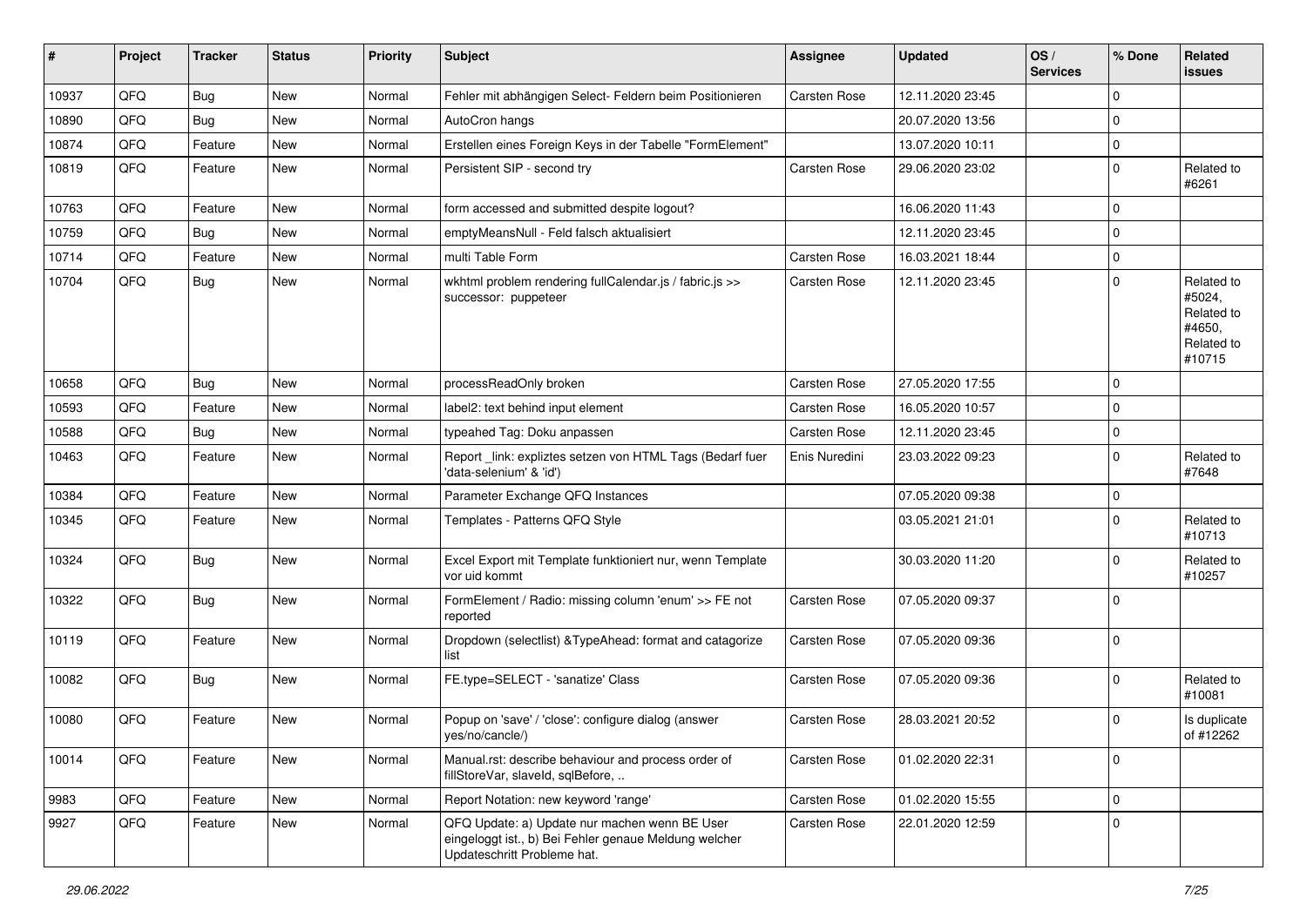| #    | Project | <b>Tracker</b> | <b>Status</b> | <b>Priority</b> | <b>Subject</b>                                                                                 | Assignee            | <b>Updated</b>   | OS/<br><b>Services</b> | % Done      | Related<br>issues                                                    |
|------|---------|----------------|---------------|-----------------|------------------------------------------------------------------------------------------------|---------------------|------------------|------------------------|-------------|----------------------------------------------------------------------|
| 9855 | QFQ     | <b>Bug</b>     | <b>New</b>    | Normal          | <b>Required Check</b>                                                                          |                     | 01.02.2020 15:56 |                        | $\Omega$    |                                                                      |
| 9853 | QFQ     | Feature        | <b>New</b>    | Normal          | Check das SQL / QFQ / Mail Logfile geschrieben wird                                            |                     | 09.01.2020 11:15 |                        | 0           |                                                                      |
| 9811 | QFQ     | Feature        | New           | Normal          | Report: tag every n'th row                                                                     | Carsten Rose        | 01.02.2020 23:22 |                        | $\Omega$    |                                                                      |
| 9783 | QFQ     | Bug            | <b>New</b>    | Normal          | Email with special characters                                                                  | Carsten Rose        | 01.02.2020 23:22 |                        | $\Omega$    |                                                                      |
| 9781 | QFQ     | Feature        | New           | Normal          | Button: CSS class to make buttons smaller                                                      | Carsten Rose        | 01.02.2020 23:22 |                        | 0           |                                                                      |
| 9777 | QFQ     | Feature        | New           | Normal          | Logging QFQ Variables                                                                          | <b>Carsten Rose</b> | 16.12.2019 17:17 |                        | $\mathbf 0$ |                                                                      |
| 9773 | QFQ     | <b>Bug</b>     | New           | Normal          | form.parameter.formModeGlobal=requiredOff                                                      | Carsten Rose        | 01.02.2020 15:56 |                        | 0           |                                                                      |
| 9707 | QFQ     | Feature        | <b>New</b>    | Normal          | SIP security: encode pageld and check pageld on decode                                         | <b>Carsten Rose</b> | 01.02.2020 23:22 |                        | 0           |                                                                      |
| 9706 | QFQ     | Feature        | New           | Normal          | Multi File Upload (hidden template group)                                                      | Carsten Rose        | 01.02.2020 23:22 |                        | $\Omega$    | Related to<br>#7521,<br>Related to<br>#5562,<br>Related to<br>#13330 |
| 9602 | QFQ     | Feature        | <b>New</b>    | Normal          | Form definition as JSON                                                                        | <b>Carsten Rose</b> | 01.02.2020 23:21 |                        | $\Omega$    | Related to<br>#9600                                                  |
| 9537 | QFQ     | Feature        | New           | Normal          | FormEditor: Edit fieldset in FrontEnd                                                          | <b>Carsten Rose</b> | 01.02.2020 23:22 |                        | $\mathbf 0$ |                                                                      |
| 9533 | QFQ     | <b>Bug</b>     | New           | Normal          | FE.type=upload: Check in 'beforeSave' if upload is given                                       | Carsten Rose        | 01.02.2020 23:22 |                        | 0           | Related to<br>#11523                                                 |
| 9352 | QFQ     | Feature        | <b>New</b>    | Normal          | FE 'Native' fire slaveld, sqlAfter, sqlIns                                                     | <b>Carsten Rose</b> | 01.02.2020 23:22 |                        | $\mathbf 0$ |                                                                      |
| 9348 | QFQ     | Feature        | New           | Normal          | defaultThumbnailSize: pre render thumbnails                                                    | <b>Carsten Rose</b> | 12.06.2021 09:05 |                        | 0           |                                                                      |
| 9317 | QFQ     | Bug            | New           | Normal          | FE.type=note: with dynamic show/hidden an empty label<br>causes trouble                        | Carsten Rose        | 01.02.2020 23:22 |                        | 0           |                                                                      |
| 9221 | QFQ     | Feature        | New           | Normal          | typeAhead: Zeichenlimite ausschalten                                                           | Carsten Rose        | 08.05.2021 17:06 |                        | $\mathbf 0$ |                                                                      |
| 9208 | QFQ     | Feature        | New           | Normal          | Manage 'recent' records                                                                        | Carsten Rose        | 01.02.2020 23:22 |                        | $\mathbf 0$ |                                                                      |
| 9177 | QFQ     | Bug            | New           | Normal          | Bug? QFQ tries to save an action FE, which has real<br>existing column name                    | Carsten Rose        | 01.02.2020 23:22 |                        | 0           |                                                                      |
| 9136 | QFQ     | Feature        | New           | Normal          | Create ZIP files with dynamic PDFs                                                             | <b>Carsten Rose</b> | 01.02.2020 23:22 |                        | $\mathbf 0$ |                                                                      |
| 9129 | QFQ     | Feature        | New           | Normal          | sqlValidate: Message as notification, not as error                                             | Carsten Rose        | 01.02.2020 23:22 |                        | 0           | Related to<br>#9128                                                  |
| 9128 | QFQ     | Feature        | New           | Normal          | Error Message: not replaced variables- a) replace back to '{{',   Carsten Rose<br>b) underline |                     | 01.02.2020 23:22 |                        | $\mathbf 0$ | Related to<br>#9129                                                  |
| 9127 | QFQ     | Bug            | New           | Normal          | Error Message: change 'roll over' color - text not readable                                    | Carsten Rose        | 01.02.2020 23:22 |                        | $\mathbf 0$ |                                                                      |
| 9077 | QFQ     | Bug            | New           | Normal          | typeAheadSql: report broken SQL                                                                | Carsten Rose        | 01.02.2020 23:22 |                        | $\mathbf 0$ |                                                                      |
| 9013 | QFQ     | <b>Bug</b>     | New           | Normal          | Error in Twig template not handled                                                             | Carsten Rose        | 20.10.2021 13:43 |                        | $\mathbf 0$ |                                                                      |
| 8975 | QFQ     | Feature        | New           | Normal          | Report Notation: 2.0                                                                           | Carsten Rose        | 01.02.2020 23:22 |                        | 0           | Related to<br>#8963                                                  |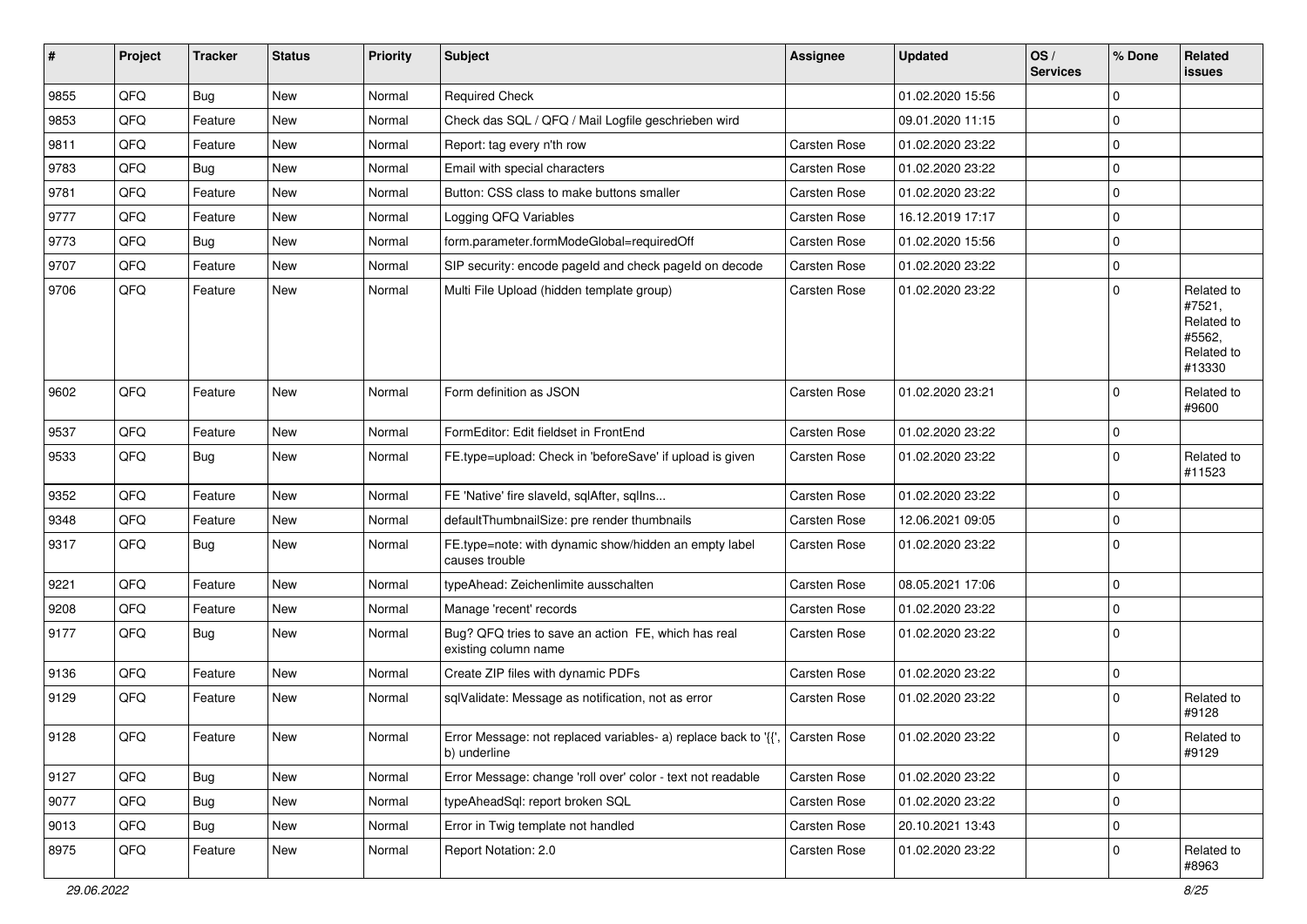| ∦    | Project | <b>Tracker</b> | <b>Status</b> | Priority | <b>Subject</b>                                                                                         | <b>Assignee</b>     | <b>Updated</b>   | OS/<br><b>Services</b> | % Done      | Related<br><b>issues</b> |
|------|---------|----------------|---------------|----------|--------------------------------------------------------------------------------------------------------|---------------------|------------------|------------------------|-------------|--------------------------|
| 8806 | QFQ     | Feature        | New           | Normal   | SQL Function nl2br                                                                                     | Carsten Rose        | 01.02.2020 23:22 |                        | $\mathbf 0$ |                          |
| 8719 | QFQ     | Feature        | <b>New</b>    | Normal   | extraButtonLock: add support for 0/1                                                                   | <b>Carsten Rose</b> | 01.02.2020 23:22 |                        | $\pmb{0}$   |                          |
| 8702 | QFQ     | Feature        | New           | Normal   | Load Record which is locked: missing user info                                                         | <b>Carsten Rose</b> | 11.12.2019 16:16 |                        | $\mathbf 0$ | Related to<br>#9789      |
| 8336 | QFQ     | Feature        | <b>New</b>    | Normal   | Form > modified > Close New: a) Optional disable popup, b)<br>custom text, c) mode on save: close stay | Carsten Rose        | 01.02.2020 23:22 |                        | $\mathbf 0$ | Related to<br>#8335      |
| 8217 | QFQ     | Feature        | New           | Normal   | if-elseif-else construct                                                                               | <b>Carsten Rose</b> | 16.03.2021 18:41 |                        | $\pmb{0}$   | Related to<br>#10716     |
| 8187 | QFQ     | Feature        | <b>New</b>    | Normal   | Subrecord: enable/hide new button - make new/edit/delete<br>customizeable.                             | <b>Carsten Rose</b> | 06.03.2021 18:44 |                        | $\mathbf 0$ | Related to<br>#11326     |
| 8089 | QFQ     | Feature        | <b>New</b>    | Normal   | Copy/Paste for FormElements                                                                            | <b>Carsten Rose</b> | 01.02.2020 23:22 |                        | $\mathbf 0$ |                          |
| 8049 | QFQ     | Bug            | <b>New</b>    | Normal   | FE.type=note, column 'value': text moves some pixel to top<br>after save                               | <b>Carsten Rose</b> | 01.02.2020 23:22 |                        | $\Omega$    |                          |
| 7924 | QFQ     | Feature        | New           | Normal   | Radio/Checkbox with Tooltip                                                                            | Carsten Rose        | 01.02.2020 23:22 |                        | $\mathbf 0$ |                          |
| 7920 | QFQ     | Feature        | <b>New</b>    | Normal   | FE: Syntax Highlight, Zeinlenumbruch                                                                   | <b>Carsten Rose</b> | 01.02.2020 10:03 |                        | $\pmb{0}$   |                          |
| 7890 | QFQ     | Bug            | <b>New</b>    | Normal   | FormElement 'required': extraButtonInfo not aligned                                                    | <b>Carsten Rose</b> | 11.06.2021 21:17 |                        | $\mathbf 0$ | Related to<br>#11517     |
| 7812 | QFQ     | Feature        | <b>New</b>    | Normal   | FE 'Subrecord' - new option 'subrecordShowFilter',<br>'subrecordPaging'                                | <b>Carsten Rose</b> | 01.02.2020 23:22 |                        | $\mathbf 0$ |                          |
| 7795 | QFQ     | Bug            | New           | Normal   | Readonly Form: Typeahead-Felder                                                                        | <b>Carsten Rose</b> | 01.02.2020 23:22 |                        | $\pmb{0}$   |                          |
| 7685 | QFQ     | Bug            | New           | Normal   | Open FormElement from QFQ error message and save<br>modified record: error about missing {{formId:F}}  | Carsten Rose        | 01.02.2020 23:22 |                        | $\mathbf 0$ |                          |
| 7683 | QFQ     | Feature        | <b>New</b>    | Normal   | Special column names in '{{ SELECT  AS _link }}' should<br>be detected                                 | <b>Carsten Rose</b> | 01.02.2020 23:21 |                        | $\mathbf 0$ |                          |
| 7681 | QFQ     | Feature        | <b>New</b>    | Normal   | Optional switch off 'check for modified record'                                                        | <b>Carsten Rose</b> | 01.02.2020 23:21 |                        | $\pmb{0}$   |                          |
| 7660 | QFQ     | Feature        | <b>New</b>    | Normal   | IMAP: import mails to DB, move / delete mails                                                          | <b>Carsten Rose</b> | 01.02.2020 09:52 |                        | $\pmb{0}$   |                          |
| 7574 | QFQ     | Bug            | New           | Normal   | Substitute error: form element not reported / dont parse<br>Form.note                                  | Carsten Rose        | 01.02.2020 23:21 |                        | $\Omega$    |                          |
| 7547 | QFQ     | Bug            | <b>New</b>    | Normal   | Error Message in afterSave: wrong parameter column<br>reported                                         | <b>Carsten Rose</b> | 01.02.2020 23:22 |                        | $\mathbf 0$ |                          |
| 7524 | QFQ     | Bug            | <b>New</b>    | Normal   | QFQ throws a 'General Error' if 'fileadmin/protected/log/' is<br>not writeable                         | Carsten Rose        | 01.02.2020 23:22 |                        | $\pmb{0}$   |                          |
| 7521 | QFQ     | Feature        | New           | Normal   | TemplateGroup: fe.type=upload                                                                          | Carsten Rose        | 01.02.2020 23:21 |                        | $\pmb{0}$   | Related to<br>#9706      |
| 7520 | QFQ     | Feature        | New           | Normal   | QR Code:  AS _qr ( AS _link)                                                                           | Carsten Rose        | 01.02.2020 23:22 |                        | $\pmb{0}$   |                          |
| 7519 | QFQ     | Feature        | New           | Normal   | Select: Multi                                                                                          | Carsten Rose        | 01.02.2020 23:22 |                        | $\pmb{0}$   |                          |
| 7513 | QFQ     | Bug            | New           | Normal   | Radios not correct aligned                                                                             | <b>Carsten Rose</b> | 01.02.2020 23:22 |                        | 0           |                          |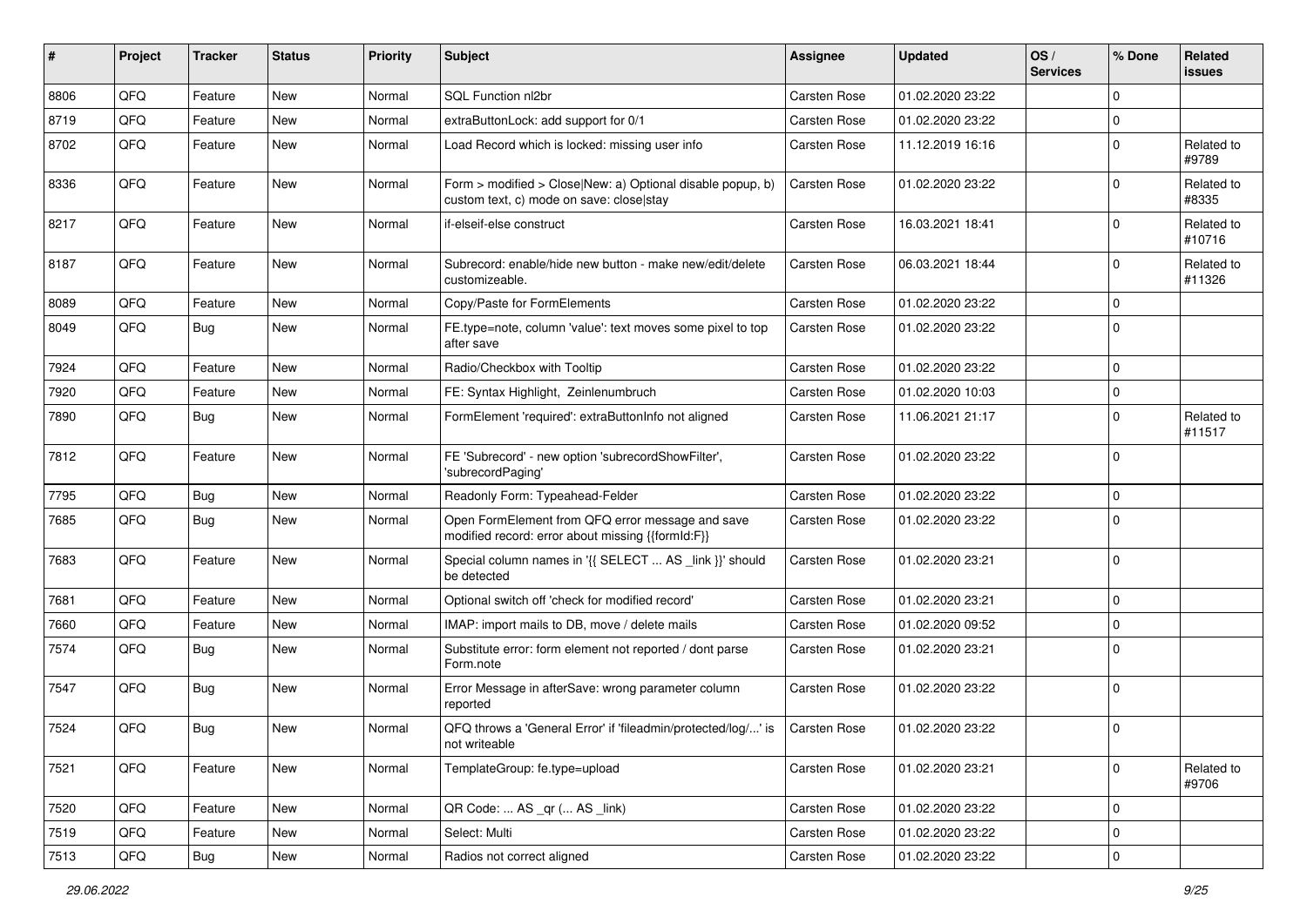| ∦    | Project | <b>Tracker</b> | <b>Status</b> | <b>Priority</b> | <b>Subject</b>                                                                                                             | Assignee            | <b>Updated</b>   | OS/<br><b>Services</b> | % Done      | <b>Related</b><br><b>issues</b> |
|------|---------|----------------|---------------|-----------------|----------------------------------------------------------------------------------------------------------------------------|---------------------|------------------|------------------------|-------------|---------------------------------|
| 7512 | QFQ     | <b>Bug</b>     | <b>New</b>    | Normal          | FE: inputType=number >> 'pattern' is not respected                                                                         | Carsten Rose        | 01.02.2020 23:22 |                        | $\mathbf 0$ |                                 |
| 7481 | QFQ     | Feature        | <b>New</b>    | Normal          | Detect 'BaseUrl' automatically                                                                                             | Carsten Rose        | 01.02.2020 23:21 |                        | $\mathbf 0$ |                                 |
| 7480 | QFQ     | Feature        | <b>New</b>    | Normal          | Record History (Undo / Redo)                                                                                               | <b>Carsten Rose</b> | 11.12.2019 16:16 |                        | $\mathbf 0$ | Related to<br>#2361             |
| 7342 | QFQ     | Feature        | <b>New</b>    | Normal          | add content $=$ hide this                                                                                                  | <b>Carsten Rose</b> | 01.02.2020 23:21 |                        | $\mathbf 0$ |                                 |
| 7280 | QFQ     | Feature        | <b>New</b>    | Normal          | recently used table                                                                                                        | <b>Carsten Rose</b> | 01.02.2020 23:21 |                        | $\mathbf 0$ |                                 |
| 7261 | QFQ     | Bug            | New           | Normal          | Report path Filename for user without path, only the filename                                                              | Carsten Rose        | 01.02.2020 23:21 |                        | $\mathbf 0$ |                                 |
| 7239 | QFQ     | Feature        | <b>New</b>    | Normal          | TinyMCE: html tag whitelist                                                                                                | Carsten Rose        | 01.02.2020 23:21 |                        | $\mathbf 0$ | Related to<br>#14320            |
| 7219 | QFQ     | Bug            | <b>New</b>    | Normal          | typeSheadSql / typeAheadSqlPrefetch: change to curly<br>braces                                                             | Carsten Rose        | 01.02.2020 23:21 |                        | $\mathbf 0$ |                                 |
| 7175 | QFQ     | Feature        | <b>New</b>    | Normal          | Upload: md5 hash as filename                                                                                               | Carsten Rose        | 01.02.2020 23:21 |                        | $\mathbf 0$ |                                 |
| 7119 | QFQ     | Feature        | <b>New</b>    | Normal          | Upload: scaleDownWidth, scaleDownHeight                                                                                    | Carsten Rose        | 01.02.2020 23:21 |                        | $\pmb{0}$   |                                 |
| 7109 | QFQ     | Feature        | <b>New</b>    | Normal          | Dynamic Updates: row/element hide                                                                                          | <b>Carsten Rose</b> | 01.02.2020 23:22 |                        | $\mathbf 0$ | Has<br>duplicate<br>#4081       |
| 7102 | QFQ     | Feature        | <b>New</b>    | Normal          | Comment sign in report: '#' and '--'                                                                                       | Carsten Rose        | 01.02.2020 23:21 |                        | $\Omega$    |                                 |
| 7099 | QFQ     | Feature        | <b>New</b>    | Normal          | Redesign FormEditor                                                                                                        | Carsten Rose        | 01.02.2020 23:21 |                        | $\mathsf 0$ |                                 |
| 7014 | QFQ     | Bug            | <b>New</b>    | Normal          | Sending invalid emails succeeds when<br>debug.redirectAllMailTo is set                                                     | Carsten Rose        | 01.02.2020 23:21 |                        | $\pmb{0}$   |                                 |
| 7002 | QFQ     | Bug            | <b>New</b>    | Normal          | Dynamic Update: row does not disappear / appear                                                                            | <b>Carsten Rose</b> | 01.02.2020 23:22 |                        | $\pmb{0}$   |                                 |
| 6912 | QFQ     | Bug            | <b>New</b>    | Normal          | error Message Var 'deadline' already set in SIP - in Form<br>with FE.value={{deadline:R:::{{deadlinePeriod:Y}}}}           | Carsten Rose        | 01.02.2020 23:21 |                        | $\mathbf 0$ |                                 |
| 6855 | QFQ     | Feature        | <b>New</b>    | Normal          | With {{feUser:U}}!={{feUser:T}}: Save / Delete: only possible<br>with {{feUserSave:U}}='yes' and '{{feUserDelete:U}}='yes' | Carsten Rose        | 01.02.2020 23:21 |                        | $\mathbf 0$ |                                 |
| 6765 | QFQ     | Feature        | <b>New</b>    | Normal          | Moeglichkeit via QFQ eigene Logs zu schreiben                                                                              | Carsten Rose        | 01.02.2020 23:21 |                        | $\mathbf 0$ |                                 |
| 6723 | QFQ     | Feature        | <b>New</b>    | Normal          | Report QFQ Installation and Version                                                                                        | Carsten Rose        | 12.06.2021 09:07 |                        | $\pmb{0}$   |                                 |
| 6677 | QFQ     | Bug            | New           | Normal          | Error message FE Action Element: no/wrong FE reference<br>who cause the problem.                                           | Carsten Rose        | 01.02.2020 23:21 |                        | $\mathbf 0$ |                                 |
| 6602 | QFQ     | Feature        | <b>New</b>    | Normal          | Formlet: in Report auf Mausklick ein mini-form oeffnen                                                                     | Carsten Rose        | 11.12.2019 16:16 |                        | $\mathbf 0$ |                                 |
| 6594 | QFQ     | Feature        | New           | Normal          | Excel: on download, check if there is a valid sip                                                                          | Carsten Rose        | 01.02.2020 23:21 |                        | $\mathbf 0$ |                                 |
| 6483 | QFQ     | Bug            | <b>New</b>    | Normal          | R Store funktioniert nicht bei 'Report Notation' im FE                                                                     | <b>Carsten Rose</b> | 01.02.2020 23:21 |                        | $\mathbf 0$ |                                 |
| 6462 | QFQ     | Bug            | <b>New</b>    | Normal          | File Upload: Nutzlose Fehlermeldung wenn Datei zu gross                                                                    | Carsten Rose        | 01.02.2020 23:21 |                        | $\mathbf 0$ | Related to<br>#6139             |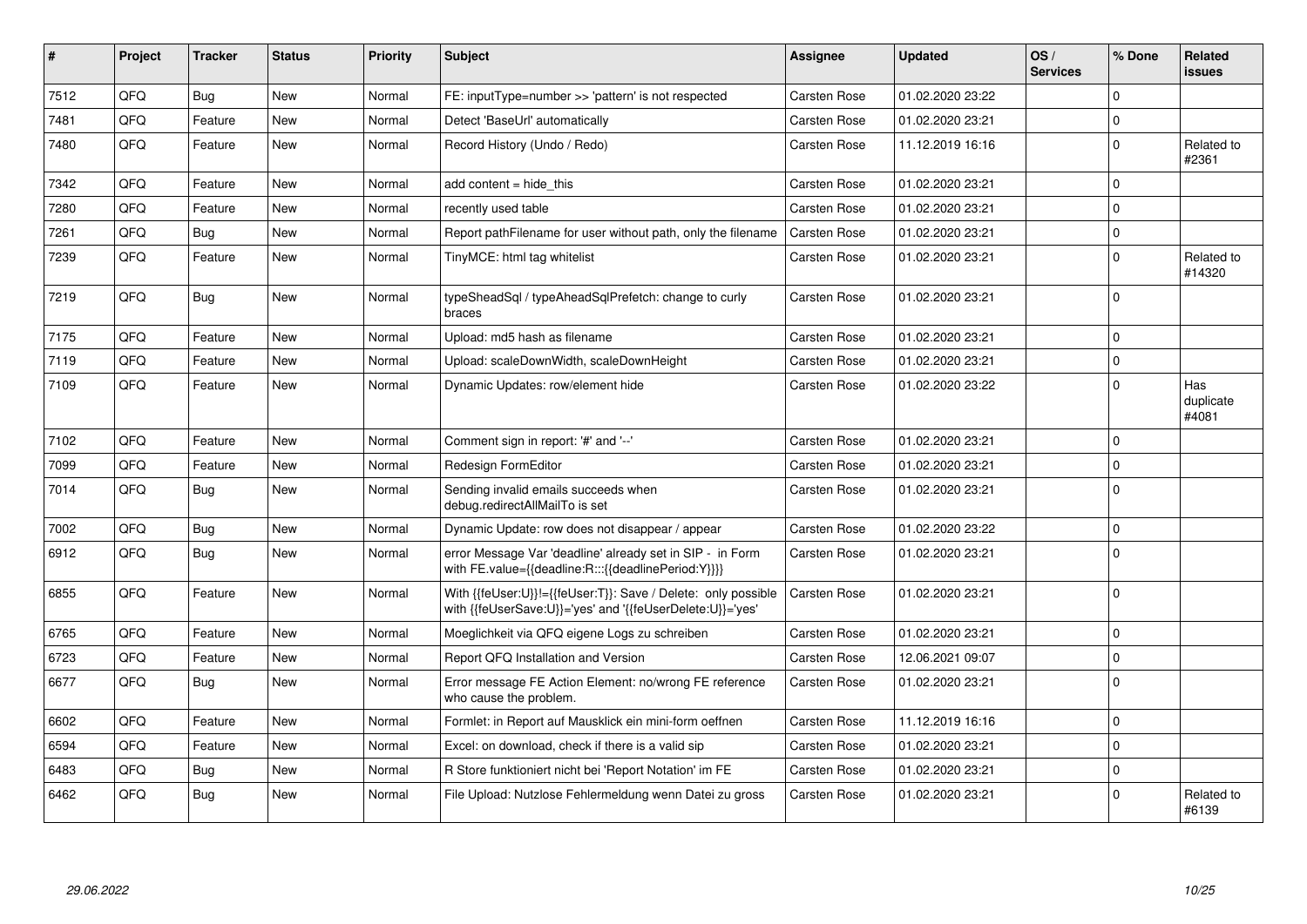| #    | Project | <b>Tracker</b> | <b>Status</b> | <b>Priority</b> | <b>Subject</b>                                                                                        | <b>Assignee</b>     | <b>Updated</b>   | OS/<br><b>Services</b> | % Done   | Related<br>issues                           |
|------|---------|----------------|---------------|-----------------|-------------------------------------------------------------------------------------------------------|---------------------|------------------|------------------------|----------|---------------------------------------------|
| 6437 | QFQ     | Feature        | <b>New</b>    | Normal          | Neuer Mode Button bei FormElementen                                                                   | Carsten Rose        | 01.02.2020 23:21 |                        | $\Omega$ | Related to<br>#9668.<br>Blocked by<br>#9678 |
| 6292 | QFQ     | Feature        | <b>New</b>    | Normal          | Download: File speichern mit Hash aber original Filename in<br>der Datenbank vermerken fuer Downloads | Carsten Rose        | 01.02.2020 23:21 |                        | $\Omega$ |                                             |
| 6289 | QFQ     | Feature        | <b>New</b>    | Normal          | Form: Log                                                                                             | <b>Carsten Rose</b> | 01.02.2020 23:21 |                        | $\Omega$ |                                             |
| 6261 | QFQ     | Feature        | New           | Normal          | Persistent SIP                                                                                        | Carsten Rose        | 12.06.2021 09:07 |                        | $\Omega$ | Related to<br>#10819                        |
| 5782 | QFQ     | Feature        | <b>New</b>    | Normal          | NextCloud API                                                                                         | <b>Carsten Rose</b> | 01.02.2020 10:02 |                        | $\Omega$ |                                             |
| 5576 | QFQ     | Bug            | New           | Normal          | Using MySQL 'DROP' requires privilege - wich is not really<br>necessary.                              | <b>Carsten Rose</b> | 01.02.2020 23:21 |                        | $\Omega$ |                                             |
| 5559 | QFQ     | Bug            | <b>New</b>    | Normal          | FE.type = Upload: 'accept' might contain variables                                                    | <b>Carsten Rose</b> | 11.05.2020 21:23 |                        | $\Omega$ |                                             |
| 5345 | QFQ     | Feature        | New           | Normal          | Report: UPDATE / INSERT / DELETE statements should<br>trigger subqueries, depending on the result.    | Carsten Rose        | 27.05.2020 16:11 |                        | $\Omega$ |                                             |
| 5305 | QFQ     | <b>Bug</b>     | <b>New</b>    | Normal          | Upload FormElement: nicht disabled by readonly Form                                                   | <b>Carsten Rose</b> | 16.06.2021 13:43 |                        | $\Omega$ | Related to<br>#9347,<br>Related to<br>#9834 |
| 5131 | QFQ     | Feature        | <b>New</b>    | Normal          | Activate Spin Gear ('wait/busy' indicator) via LINK attribute                                         | <b>Carsten Rose</b> | 01.02.2020 23:21 |                        | $\Omega$ |                                             |
| 4756 | QFQ     | Bug            | New           | Normal          | Form dirty even nothing changes                                                                       | Carsten Rose        | 11.12.2019 16:16 |                        | $\Omega$ |                                             |
| 4413 | QFQ     | Feature        | New           | Normal          | fieldset: show/hidden, modeSql, dynamicUpdate                                                         | <b>Carsten Rose</b> | 09.02.2022 15:19 |                        | $\Omega$ |                                             |
| 4250 | QFQ     | Feature        | <b>New</b>    | Normal          | AutoCron in QFQ via PHP                                                                               | <b>Carsten Rose</b> | 01.02.2020 23:21 |                        | $\Omega$ | Related to<br>#3292,<br>Related to<br>#3291 |
| 4082 | QFQ     | Feature        | New           | Normal          | Dynamic Update: modeSql - useful default                                                              | <b>Carsten Rose</b> | 01.02.2020 23:22 |                        | $\Omega$ |                                             |
| 4050 | QFQ     | Feature        | New           | Normal          | sql.log: 1) FormElement ID which causes a specific action,<br>2) Result in the same row.              | Carsten Rose        | 15.04.2020 11:35 |                        | $\Omega$ | Related to<br>#5458                         |
| 4023 | QFQ     | Feature        | <b>New</b>    | Normal          | prepared statements - FE action: salveld, sqllnsert,<br>sqlUpdate, sqlDelete, sqlBefore, sqlAfter     | Carsten Rose        | 11.12.2019 16:15 |                        | $\Omega$ |                                             |
| 3864 | QFQ     | Feature        | <b>New</b>    | Normal          | Encrypt / decrypt field                                                                               | Carsten Rose        | 08.03.2021 18:08 |                        | $\Omega$ |                                             |
| 3547 | QFG     | <b>Bug</b>     | New           | Normal          | FE of type 'note' causes writing of empty fields.                                                     | Carsten Rose        | 01.02.2020 23:21 |                        | 0        |                                             |
| 3504 | QFQ     | Feature        | New           | Normal          | Logging: welche Action FEs werden wann wie ausgefuehrt                                                | Carsten Rose        | 01.02.2020 23:21 |                        | $\Omega$ | Related to<br>#5458,<br>Related to<br>#4092 |
| 3432 | QFQ     | Feature        | New           | Normal          | subrecord: dynamicUpdate                                                                              | Carsten Rose        | 11.06.2020 21:10 |                        | 0        | Related to<br>#5691                         |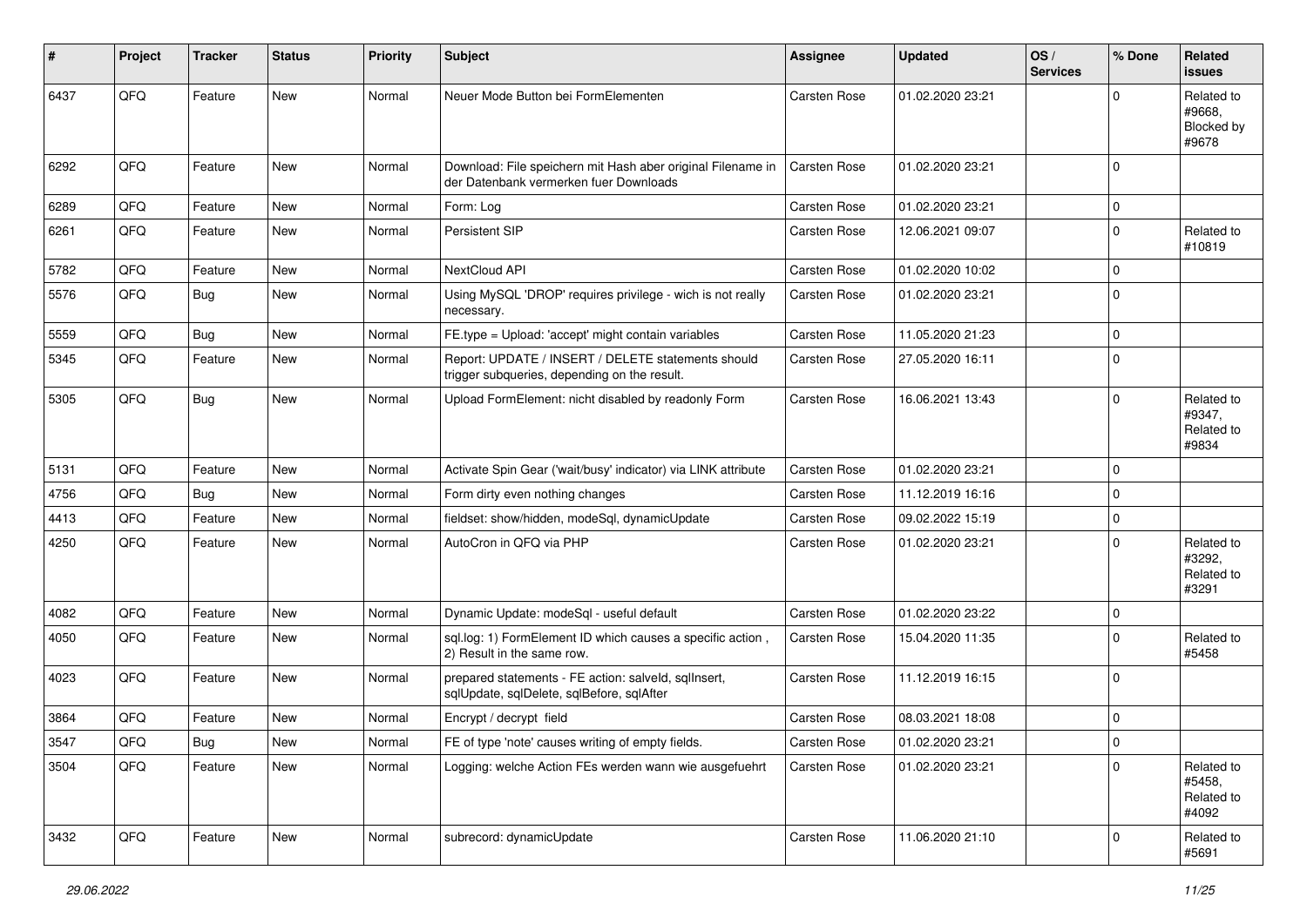| #     | Project        | <b>Tracker</b> | <b>Status</b> | <b>Priority</b> | <b>Subject</b>                                                   | <b>Assignee</b>     | <b>Updated</b>   | OS/<br><b>Services</b> | % Done      | Related<br><b>issues</b>                                               |
|-------|----------------|----------------|---------------|-----------------|------------------------------------------------------------------|---------------------|------------------|------------------------|-------------|------------------------------------------------------------------------|
| 2361  | QFQ            | Feature        | New           | Normal          | Logging wer/wann/wo welches Formular aufgerufen hat              | Carsten Rose        | 11.12.2019 16:15 |                        | $\mathbf 0$ | Related to<br>#4432.<br>Related to<br>#7480                            |
| 11195 | QFQ            | Bug            | <b>New</b>    | Low             | Dynamic Update: Note not updated if new text is empty<br>(v20.4) |                     | 25.09.2020 11:14 |                        | $\mathbf 0$ |                                                                        |
| 9534  | QFQ            | <b>Bug</b>     | Priorize      | Urgent          | FE.type=upload: 'Unknown Mode: ID"                               | Carsten Rose        | 03.05.2021 21:14 |                        | $\pmb{0}$   | Related to<br>#9532                                                    |
| 9173  | QFQ            | Bug            | Priorize      | Urgent          | Stale Record Lock: Firefox                                       | Carsten Rose        | 03.05.2021 21:14 |                        | $\mathbf 0$ | Related to<br>#9789                                                    |
| 9121  | QFQ            | Bug            | Priorize      | High            | sip links have r and __dbIndexData set                           | Carsten Rose        | 12.06.2021 10:41 |                        | $\mathbf 0$ |                                                                        |
| 8204  | QFQ            | Feature        | Priorize      | High            | Position 'required mark'                                         | Carsten Rose        | 16.06.2021 13:44 |                        | $\pmb{0}$   |                                                                        |
| 8082  | QFQ            | Feature        | Priorize      | High            | Contact form without saving record                               | Carsten Rose        | 07.12.2021 15:20 |                        | $\mathbf 0$ | Related to<br>#8587,<br><b>Blocks</b><br>#11850                        |
| 6116  | QFQ            | Bug            | Priorize      | High            | value of checkbox not saved                                      | Carsten Rose        | 07.12.2021 17:19 |                        | $\mathbf 0$ |                                                                        |
| 14371 | QFQ            | Feature        | Priorize      | Normal          | <b>LDAP via REPORT</b>                                           | Carsten Rose        | 19.06.2022 16:37 |                        | $\pmb{0}$   |                                                                        |
| 14290 | QFQ            | Feature        | Priorize      | Normal          | FormEditor: Show Table Definition                                | Carsten Rose        | 19.06.2022 16:37 |                        | $\mathbf 0$ |                                                                        |
| 14283 | QFQ            | <b>Bug</b>     | Priorize      | Normal          | HEIC / HEIF convert doesn't trigger                              | Carsten Rose        | 19.06.2022 16:37 |                        | $\mathbf 0$ |                                                                        |
| 13943 | QFQ            | Bug            | Priorize      | Normal          | unable to find formgroup                                         | Enis Nuredini       | 28.05.2022 11:03 |                        | $\pmb{0}$   |                                                                        |
| 13900 | QFQ            | Feature        | Priorize      | Normal          | Selenium: Check das Cookie/PDF funktioniert                      | Enis Nuredini       | 25.03.2022 12:45 |                        | $\pmb{0}$   |                                                                        |
| 12504 | QFQ            | Feature        | Priorize      | Normal          | sql.log: report fe.id                                            | <b>Carsten Rose</b> | 05.05.2021 22:09 |                        | $\pmb{0}$   |                                                                        |
| 12503 | QFQ            | Feature        | Priorize      | Normal          | Detect dangerous UPDATE statement with missing WHERE             | Carsten Rose        | 05.05.2021 22:09 |                        | $\pmb{0}$   |                                                                        |
| 12452 | QFQ            | Feature        | Priorize      | Normal          | BaseURL: alsways with '/' at the end                             | Carsten Rose        | 19.06.2022 13:45 |                        | $\mathbf 0$ | Related to<br>#10782                                                   |
| 12325 | QFQ            | <b>Bug</b>     | Priorize      | Normal          | MultiDB form.dblndex not working for report syntax               | Carsten Rose        | 07.09.2021 13:37 |                        | $\mathbf 0$ | Related to<br>#12145,<br>Related to<br>#12314                          |
| 11320 | QFQ            | Feature        | Priorize      | Normal          | Typo3 Version 10 support                                         | Carsten Rose        | 05.05.2021 22:09 |                        | $\mathbf 0$ |                                                                        |
| 10569 | $\mathsf{QFQ}$ | Feature        | Priorize      | Normal          | link_blank more safe                                             | Enis Nuredini       | 25.03.2022 12:44 |                        | $\mathbf 0$ |                                                                        |
| 10015 | QFQ            | Feature        | Priorize      | Normal          | Monospace in Textarea                                            | Carsten Rose        | 03.02.2020 13:40 |                        | $\pmb{0}$   |                                                                        |
| 10012 | QFQ            | Feature        | Priorize      | Normal          | redirectAllMailTo: {{beEmail:T}}                                 | Carsten Rose        | 08.05.2021 09:54 |                        | $\mathbf 0$ | Related to<br>#12412,<br>Related to<br>#12413,<br>Related to<br>#10011 |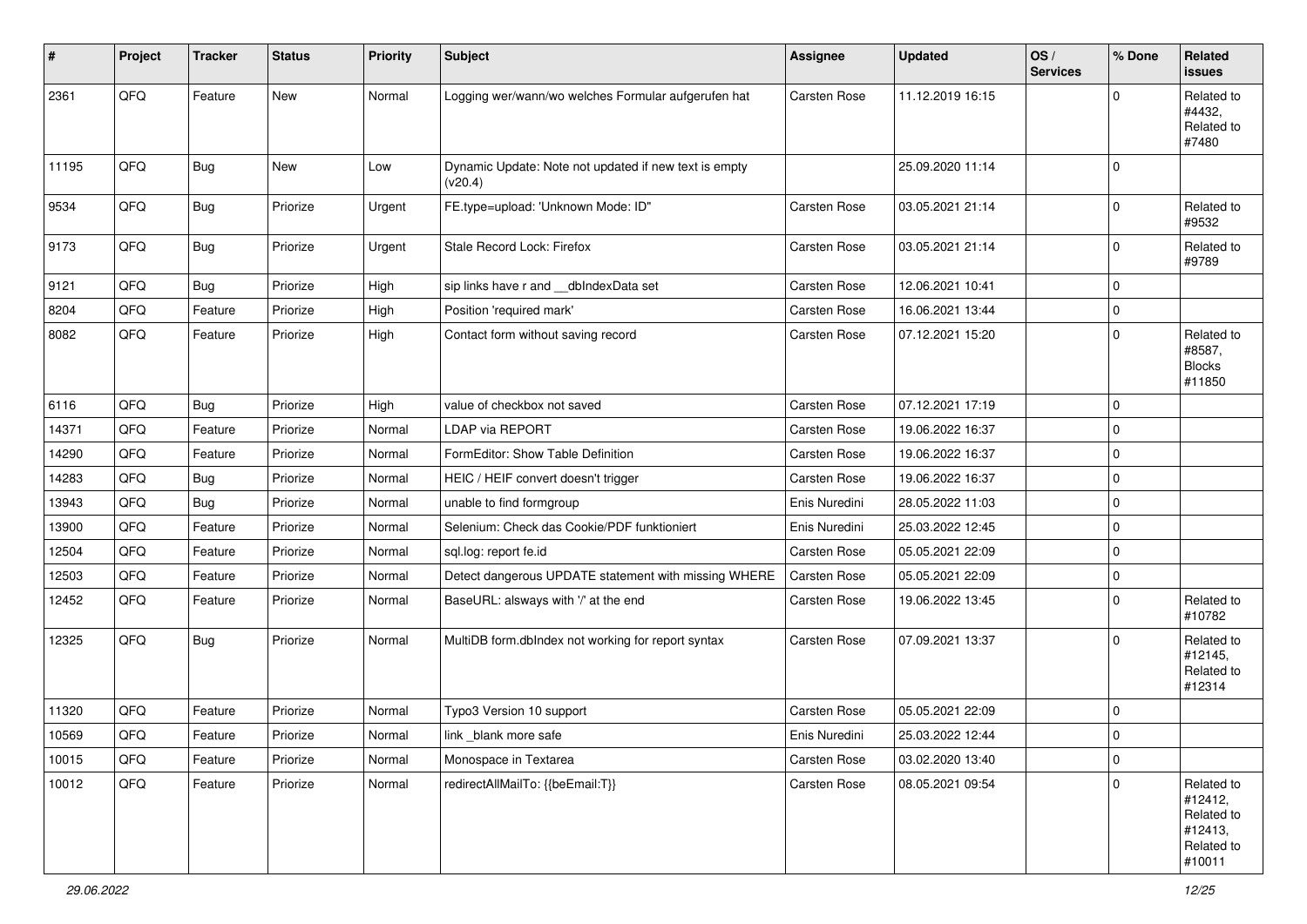| #     | Project | <b>Tracker</b> | <b>Status</b> | <b>Priority</b> | <b>Subject</b>                                                                                           | <b>Assignee</b>     | <b>Updated</b>   | OS/<br><b>Services</b> | % Done      | Related<br><b>issues</b>                                                |
|-------|---------|----------------|---------------|-----------------|----------------------------------------------------------------------------------------------------------|---------------------|------------------|------------------------|-------------|-------------------------------------------------------------------------|
| 10011 | QFQ     | Feature        | Priorize      | Normal          | Offer new STORE_TYPO3 Variable 'beUser', 'beEmail'                                                       | <b>Carsten Rose</b> | 08.05.2021 09:51 |                        | $\Omega$    | Related to<br>#10012,<br>Related to<br>#12511                           |
| 10005 | QFQ     | Feature        | Priorize      | Normal          | Report / special column name:  AS _calendar                                                              | <b>Carsten Rose</b> | 03.06.2020 17:28 |                        | $\Omega$    |                                                                         |
| 10003 | QFQ     | Feature        | Priorize      | Normal          | fieldset: stronger visualize group                                                                       | Benjamin Baer       | 12.02.2020 08:13 |                        | $\mathbf 0$ |                                                                         |
| 9975  | QFQ     | <b>Bug</b>     | Priorize      | Normal          | Dropdown Menu: 'r:3' broken                                                                              | <b>Carsten Rose</b> | 01.02.2020 10:13 |                        | 0           |                                                                         |
| 9968  | QFQ     | Feature        | Priorize      | Normal          | Tooltip in Links for Developer                                                                           | Carsten Rose        | 01.02.2020 23:17 |                        | $\Omega$    |                                                                         |
| 9958  | QFQ     | Bug            | Priorize      | Normal          | Broken subrecord query: no error message                                                                 | Carsten Rose        | 05.02.2021 15:15 |                        | $\mathbf 0$ |                                                                         |
| 9947  | QFQ     | <b>Bug</b>     | Priorize      | Normal          | Unwanted error message if missing 'typeAheadSqlPrefetch'                                                 | <b>Carsten Rose</b> | 01.02.2020 10:13 |                        | $\mathbf 0$ |                                                                         |
| 9928  | QFQ     | Feature        | Priorize      | Normal          | SpecialColumnName: a) Deprecated: ' AS "_+tag " ', b)<br>New: ' AS "_ <tag1><tag2>"'</tag2></tag1>       | Carsten Rose        | 01.02.2020 23:17 |                        | $\mathbf 0$ | Related to<br>#9929                                                     |
| 9900  | QFQ     | Feature        | Priorize      | Normal          | Generic API Call: tt-content record >> JSON                                                              | Carsten Rose        | 01.02.2020 10:13 |                        | $\Omega$    |                                                                         |
| 9862  | QFQ     | <b>Bug</b>     | Priorize      | Normal          | Failed writing to sql mail qfq.log should throw an exception                                             | <b>Carsten Rose</b> | 01.02.2020 10:13 |                        | $\mathbf 0$ |                                                                         |
| 9834  | QFQ     | <b>Bug</b>     | Priorize      | Normal          | Input elements with tag 'disabled' are missing on<br>form-submit: server option 'processReadOnly' broken | Carsten Rose        | 07.12.2021 16:43 |                        | $\Omega$    | Related to<br>#9691,<br>Related to<br>#5305, Has<br>duplicate<br>#12331 |
| 9668  | QFQ     | Feature        | Priorize      | Normal          | Form.mode: rename 'hidden' to 'hide'                                                                     | Carsten Rose        | 05.05.2021 22:14 |                        | $\Omega$    | Related to<br>#6437                                                     |
| 9394  | QFQ     | Feature        | Priorize      | Normal          | REST: allow for non numerical ids in get requests                                                        | Carsten Rose        | 05.05.2021 22:10 |                        | $\mathbf 0$ |                                                                         |
| 9346  | QFQ     | Feature        | Priorize      | Normal          | beforeSave: check if an upload is given                                                                  | <b>Carsten Rose</b> | 11.06.2021 21:18 |                        | $\Omega$    |                                                                         |
| 9135  | QFQ     | Feature        | Priorize      | Normal          | Progress Bar generic / replace old hourglass download<br>popup                                           | Benjamin Baer       | 03.01.2022 07:43 |                        | $\Omega$    |                                                                         |
| 8963  | QFQ     | Feature        | Priorize      | Normal          | Setting values in a store: flexible way                                                                  | Carsten Rose        | 05.05.2021 22:10 |                        | $\Omega$    | Related to<br>#8975                                                     |
| 8585  | QFQ     | Feature        | Priorize      | Normal          | Enhance Error message for 'unknown form'                                                                 | <b>Carsten Rose</b> | 01.02.2020 10:13 |                        | $\mathbf 0$ |                                                                         |
| 8584  | QFQ     | Feature        | Priorize      | Normal          | FE 'Action' - never assign to Container (except Template<br>Group)                                       | <b>Carsten Rose</b> | 01.02.2020 10:13 |                        | $\mathbf 0$ |                                                                         |
| 8277  | QFQ     | Feature        | Priorize      | Normal          | fe.parameter.default=                                                                                    | Carsten Rose        | 01.02.2020 23:17 |                        | $\Omega$    | Related to<br>#8113                                                     |
| 8044  | QFQ     | Feature        | Priorize      | Normal          | Transaction: a) Form, b) Report                                                                          | Carsten Rose        | 05.05.2021 22:14 |                        | $\Omega$    | Related to<br>#8043                                                     |
| 8037  | QFQ     | Bug            | Priorize      | Normal          | FE.type=upload (advanced mode): {{slaveld:V}} missing<br>during dynamic update                           | Carsten Rose        | 01.02.2020 10:13 |                        | $\mathbf 0$ |                                                                         |
| 8034  | QFQ     | Feature        | Priorize      | Normal          | FormElement 'data': 22.22.2222 should not be accepted                                                    | Carsten Rose        | 01.02.2020 10:13 |                        | $\pmb{0}$   |                                                                         |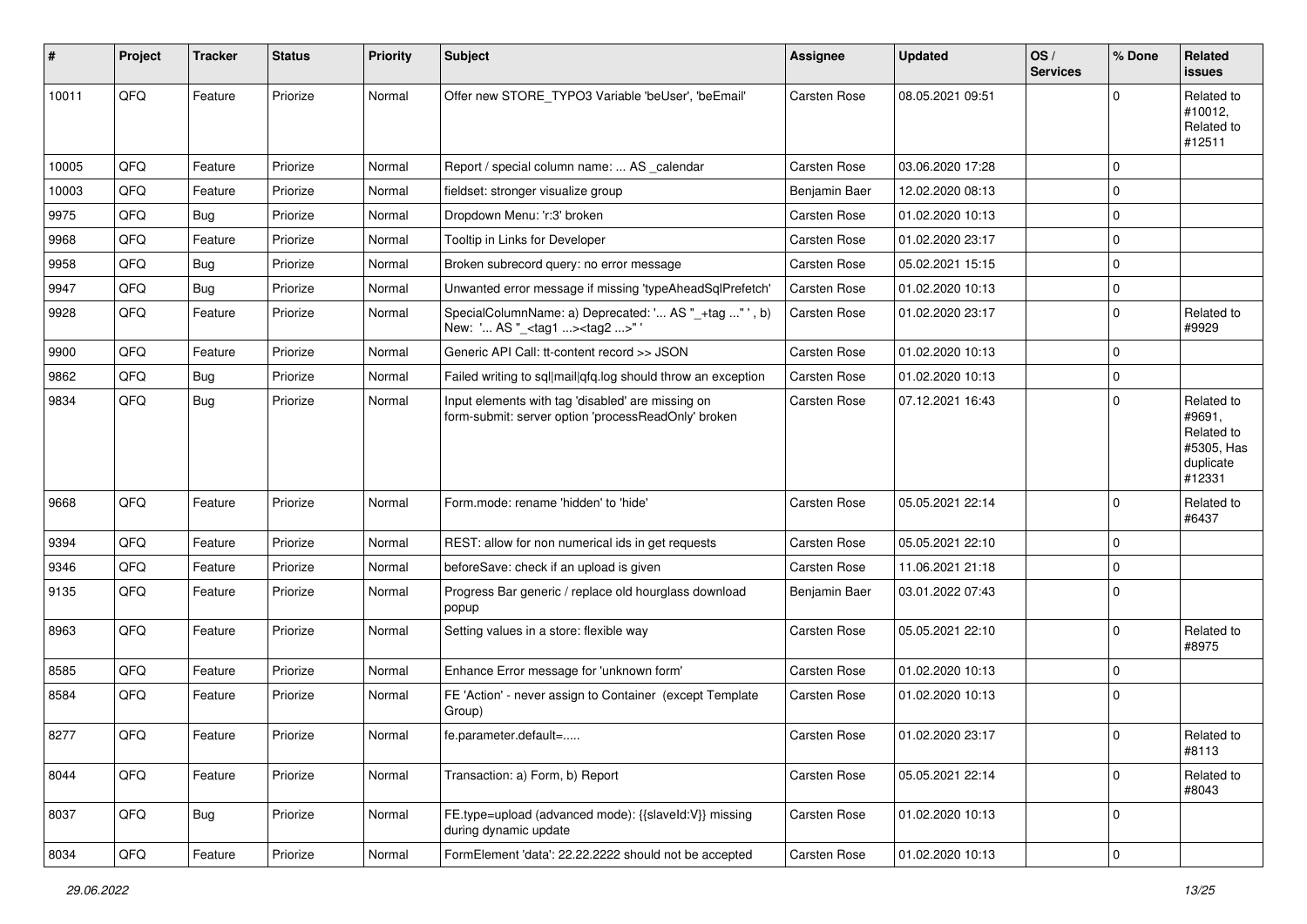| #     | <b>Project</b> | <b>Tracker</b> | <b>Status</b> | Priority | <b>Subject</b>                                                                            | Assignee            | <b>Updated</b>   | OS/<br><b>Services</b> | % Done      | Related<br><b>issues</b> |
|-------|----------------|----------------|---------------|----------|-------------------------------------------------------------------------------------------|---------------------|------------------|------------------------|-------------|--------------------------|
| 7965  | QFQ            | Feature        | Priorize      | Normal   | Input type 'text' with visual format - currency                                           | Benjamin Baer       | 03.01.2022 07:45 |                        | $\Omega$    |                          |
| 7730  | QFQ            | Feature        | Priorize      | Normal   | SELECT Box: title in between                                                              | Benjamin Baer       | 01.02.2020 23:22 |                        | $\mathbf 0$ |                          |
| 7656  | QFQ            | <b>Bug</b>     | Priorize      | Normal   | FE with required, 'pattern' and 'extraButtonLock': always<br>complain about missing value | Carsten Rose        | 01.02.2020 10:13 |                        | $\Omega$    |                          |
| 7630  | QFQ            | Feature        | Priorize      | Normal   | detailed error message for simple upload                                                  | <b>Carsten Rose</b> | 01.02.2020 10:13 |                        | $\mathbf 0$ |                          |
| 7616  | QFQ            | <b>Bug</b>     | Priorize      | Normal   | Selectlist with Enum & Dynamic Update                                                     | <b>Carsten Rose</b> | 01.02.2020 10:13 |                        | $\Omega$    |                          |
| 7522  | QFQ            | Feature        | Priorize      | Normal   | Inserting default index.html to folder (Avoid Apache Indexing)                            | Carsten Rose        | 01.02.2020 10:13 |                        | $\mathbf 0$ |                          |
| 7290  | QFQ            | Feature        | Priorize      | Normal   | FormEditor: title as textarea if LEN(title)>60                                            | Carsten Rose        | 01.02.2020 10:13 |                        | $\Omega$    | Blocked by<br>#7682      |
| 7217  | QFQ            | Feature        | Priorize      | Normal   | Download: notice User if `_sip=?` is missing                                              | <b>Carsten Rose</b> | 01.02.2020 10:13 |                        | $\mathbf 0$ |                          |
| 6998  | QFQ            | Feature        | Priorize      | Normal   | Form: with debug=on show column information as tooltip of<br>column label                 | <b>Carsten Rose</b> | 01.02.2020 10:13 |                        | $\Omega$    |                          |
| 6870  | QFQ            | Feature        | Priorize      | Normal   | Click on '_link' triggers an API call                                                     | Benjamin Baer       | 03.01.2022 08:25 |                        | $\mathbf 0$ |                          |
| 6801  | QFQ            | Feature        | Priorize      | Normal   | Fabric: Maximize / FullIscreen                                                            | Benjamin Baer       | 21.03.2022 09:56 |                        | $\Omega$    |                          |
| 6574  | QFQ            | Bug            | Priorize      | Normal   | qfq.log: Fehlermeldung wurde angezeigt, aber nicht geloggt                                | Carsten Rose        | 01.02.2020 10:13 |                        | $\Omega$    |                          |
| 6566  | QFQ            | Bug            | Priorize      | Normal   | Link Function 'delete': provided parameter missing on page<br>reload                      | Benjamin Baer       | 03.01.2022 08:08 |                        | $\mathbf 0$ |                          |
| 6224  | QFQ            | Feature        | Priorize      | Normal   | Dynamic update: fade in/out fields                                                        | Benjamin Baer       | 21.03.2022 09:50 |                        | $\Omega$    |                          |
| 6140  | QFQ            | <b>Bug</b>     | Priorize      | Normal   | QFQ DnD Sort: Locked fields                                                               | Benjamin Baer       | 21.03.2022 09:56 |                        | $\mathbf 0$ |                          |
| 5942  | QFQ            | Feature        | Priorize      | Normal   | 'L' and 'type': append to links, generate via '_link' by using 'u:'                       | Carsten Rose        | 01.02.2020 10:13 |                        | $\Omega$    |                          |
| 5562  | QFQ            | Feature        | Priorize      | Normal   | Drag'n'Drop fuer Uploads                                                                  | Benjamin Baer       | 21.03.2022 09:52 |                        | $\mathbf 0$ | Related to<br>#9706      |
| 5366  | QFQ            | Feature        | Priorize      | Normal   | Saving with keyboard shortcuts                                                            | Benjamin Baer       | 21.03.2022 09:47 |                        | $\mathbf 0$ |                          |
| 4457  | QFQ            | Bug            | Priorize      | Normal   | typeahead: pressing return to select an item, saves the form<br>and closes the form.      | Benjamin Baer       | 03.01.2022 08:01 |                        | $\mathbf 0$ | Related to<br>#4398      |
| 3867  | QFQ            | Feature        | Priorize      | Normal   | Readonly Formular: Template Groups add/delete<br>ausbeldnen                               | <b>Carsten Rose</b> | 05.05.2021 22:12 |                        | $\mathbf 0$ |                          |
| 3782  | QFQ            | Bug            | Priorize      | Normal   | Bei fehlerhafter Eingabe (z.B. Datum) sollte das erwartete<br>Format angezeigt werden     | <b>Carsten Rose</b> | 01.02.2020 10:13 |                        | $\Omega$    |                          |
| 12463 | QFQ            | Bug            | ToDo          | High     | QFQ Function: 'function' and 'sql' on same level - output of<br>sql is shown two times.   | <b>Carsten Rose</b> | 15.12.2021 16:31 |                        | $\mathbf 0$ |                          |
| 12395 | QFQ            | <b>Bug</b>     | ToDo          | High     | QFQ Function: Result two times shown                                                      | <b>Carsten Rose</b> | 18.02.2022 08:59 |                        | $\mathbf 0$ |                          |
| 7602  | QFQ            | Feature        | ToDo          | High     | Multi Select: with checkboxes                                                             | Benjamin Baer       | 22.03.2022 09:07 |                        | $\mathbf 0$ |                          |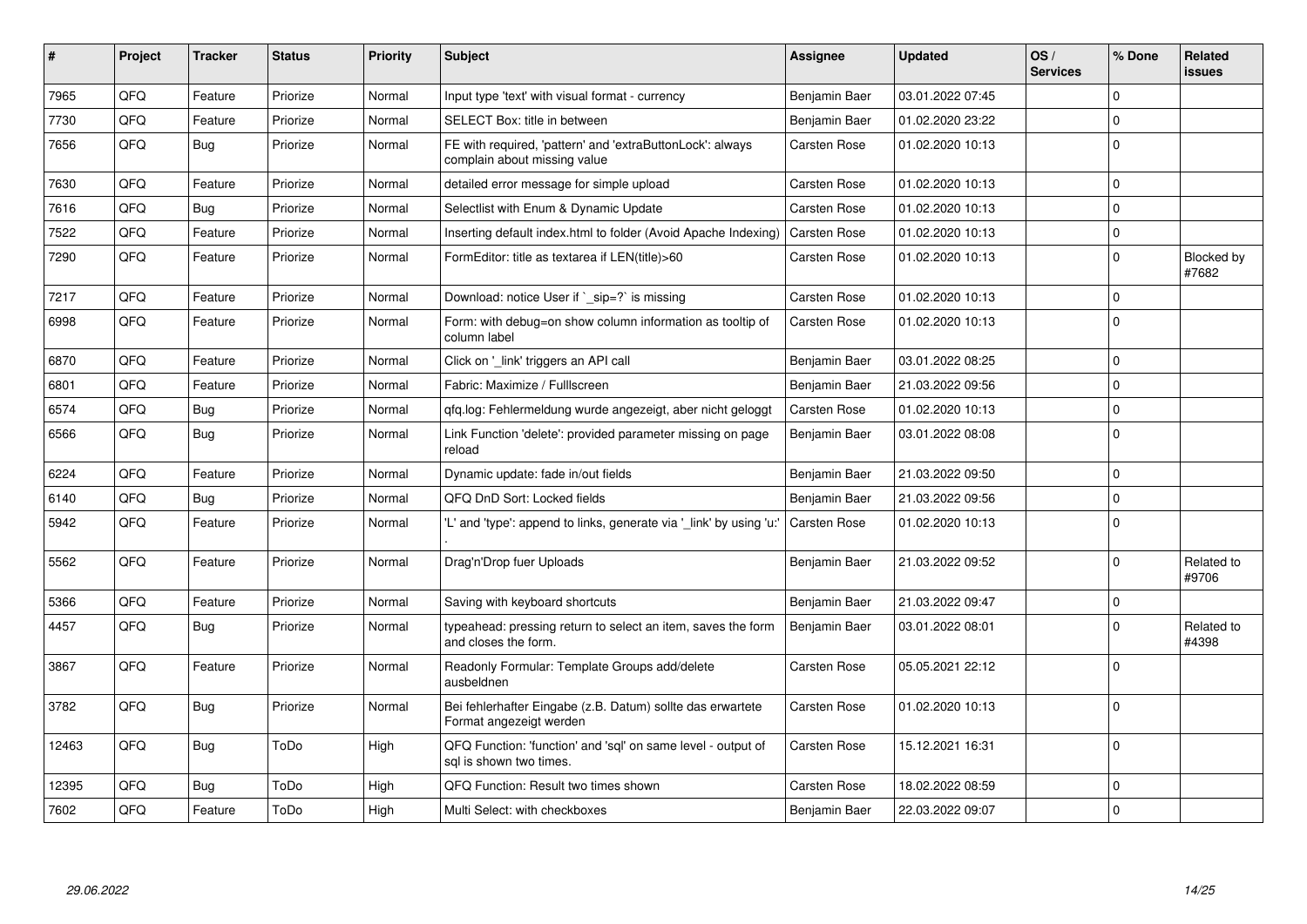| $\vert$ # | Project | <b>Tracker</b> | <b>Status</b> | <b>Priority</b> | <b>Subject</b>                                            | Assignee       | <b>Updated</b>   | $\log$<br><b>Services</b> | % Done      | Related<br><b>issues</b>                                                                                                                                              |
|-----------|---------|----------------|---------------|-----------------|-----------------------------------------------------------|----------------|------------------|---------------------------|-------------|-----------------------------------------------------------------------------------------------------------------------------------------------------------------------|
| 14320     | QFQ     | Feature        | ToDo          | Normal          | Allow specific HTML Tags and Attributes: general, TinyMCE | Enis Nuredini  | 17.06.2022 10:44 |                           | $\Omega$    | Related to<br>#12664,<br>Related to<br>#12039,<br>Related to<br>#11702,<br>Related to<br>#7239,<br>Related to<br>#3708,<br>Related to<br>#3646,<br>Related to<br>#880 |
| 14303     | QFQ     | Bug            | ToDo          | Normal          | datetime broken with picker                               | Enis Nuredini  | 17.06.2022 09:02 |                           | $\mathbf 0$ | Related to<br>#12630                                                                                                                                                  |
| 13899     | QFQ     | Bug            | ToDo          | Normal          | Selenium: zum laufen bringen                              | Enis Nuredini  | 25.03.2022 10:24 |                           | 0           |                                                                                                                                                                       |
| 12262     | QFQ     | Feature        | ToDo          | Normal          | Form buttons on top: more customable                      | Enis Nuredini  | 17.06.2022 10:44 |                           | $\Omega$    | Related to<br>#13945, Has<br>duplicate<br>#4046, Has<br>duplicate<br>#10080                                                                                           |
| 12508     | QFQ     | <b>Bug</b>     | In Progress   | High            | qfq Form: sendMail                                        | Karin Niffeler | 19.03.2022 17:48 |                           | $\mathbf 0$ |                                                                                                                                                                       |
| 14323     | QFQ     | Bug            | In Progress   | Normal          | Report: render=both single - no impact                    | Carsten Rose   | 19.06.2022 18:31 |                           | 0           |                                                                                                                                                                       |
| 14175     | QFQ     | <b>Bug</b>     | In Progress   | Normal          | Opening a form with no QFQ Session cookie fails           | Carsten Rose   | 03.06.2022 10:40 |                           | 0           |                                                                                                                                                                       |
| 12630     | QFQ     | Feature        | In Progress   | Normal          | Input: date[time]: min / max values                       | Enis Nuredini  | 20.06.2022 18:31 |                           | $\Omega$    | Related to<br>#10096,<br>Related to<br>#14302,<br>Related to<br>#14303                                                                                                |
| 12439     | QFQ     | Feature        | In Progress   | Normal          | TinyMCE Paste from Word & Character Count/Limit           | Carsten Rose   | 05.05.2021 22:15 |                           | 0           |                                                                                                                                                                       |
| 11980     | QFQ     | Feature        | In Progress   | Normal          | protected verzeichnis MUSS geschützt werden               | Carsten Rose   | 07.09.2021 13:30 |                           | $\mathbf 0$ |                                                                                                                                                                       |
| 11517     | QFQ     | Bug            | In Progress   | Normal          | extraButtonInfo Broken for multiple FormElements          | Carsten Rose   | 12.05.2022 13:12 |                           | $\mathbf 0$ | Related to<br>#7890,<br>Related to<br>#3811, Has<br>duplicate<br>#10905, Has<br>duplicate<br>#10553, Has<br>duplicate<br>#6779                                        |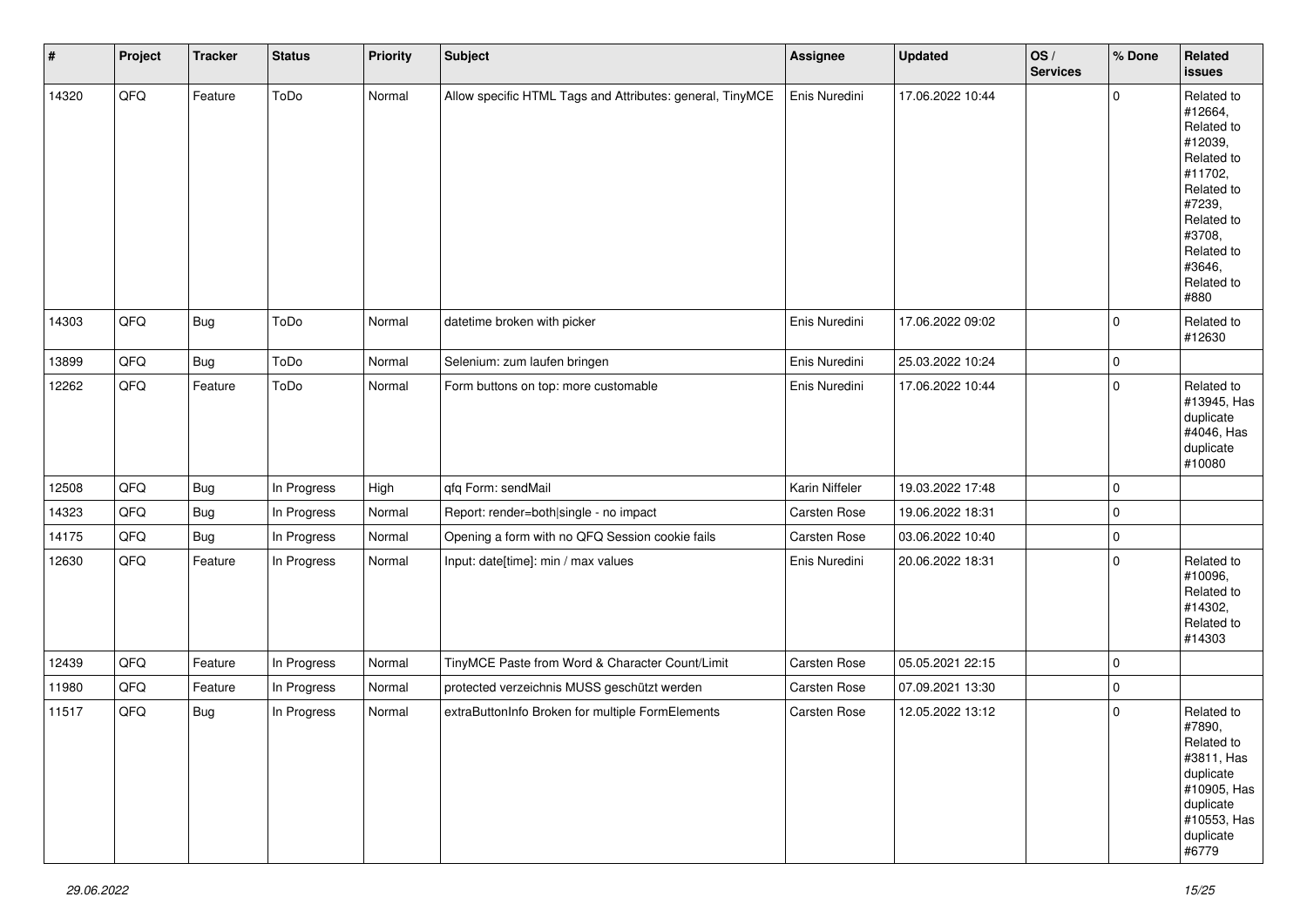| #     | Project | <b>Tracker</b> | <b>Status</b>              | <b>Priority</b> | Subject                                                                  | Assignee            | <b>Updated</b>   | OS/<br><b>Services</b> | % Done      | Related<br>issues                           |
|-------|---------|----------------|----------------------------|-----------------|--------------------------------------------------------------------------|---------------------|------------------|------------------------|-------------|---------------------------------------------|
| 11076 | QFQ     | Feature        | In Progress                | Normal          | SELECT  AS _websocket                                                    | Carsten Rose        | 30.08.2020 17:49 |                        | $\mathbf 0$ |                                             |
| 10661 | QFQ     | Bug            | In Progress                | Normal          | Typo3 Warnungen                                                          | Carsten Rose        | 07.09.2021 13:23 |                        | $\mathbf 0$ | Related to<br>#12440                        |
| 10443 | QFQ     | Feature        | In Progress                | Normal          | Konzept_api / _live                                                      | Carsten Rose        | 07.05.2020 09:39 |                        | $\mathbf 0$ |                                             |
| 6250  | QFQ     | Feature        | In Progress                | Normal          | Enhance layout: a) Subrecord, b) Subrecord-Title                         | Carsten Rose        | 01.02.2020 23:22 |                        | $\Omega$    | Related to<br>#5391                         |
| 5695  | QFQ     | Feature        | In Progress                | Normal          | Multiform                                                                | Carsten Rose        | 02.01.2021 18:38 |                        | $\mathbf 0$ |                                             |
| 4194  | QFQ     | Feature        | In Progress                | Normal          | Bootstrap 4 ist jetzt offiziel                                           |                     | 03.05.2021 20:47 |                        | $\Omega$    | Related to<br>#10114                        |
| 13566 | QFQ     | Feature        | Ready to sync<br>(develop) | Normal          | Delete config-example.qfq.php file                                       | Carsten Rose        | 23.12.2021 09:25 |                        | $\mathbf 0$ |                                             |
| 11630 | QFQ     | Bug            | Feedback                   | High            | Bitte check ob CALL() in 20.11.0 noch so funktioniert wie in<br>20.4.1   | Enis Nuredini       | 28.05.2022 13:45 |                        | $\mathbf 0$ | Related to<br>#11325                        |
| 9548  | QFQ     | Feature        | Feedback                   | High            | FormElement: Pattern mismatch - optional report only on<br>focus lost    | Benjamin Baer       | 03.05.2021 21:14 |                        | $\Omega$    |                                             |
| 9052  | QFQ     | Feature        | Feedback                   | High            | Report: CodeMirror with SQL Syntax Highlight in FE                       | Enis Nuredini       | 08.06.2022 10:25 |                        | $\mathbf 0$ |                                             |
| 13767 | QFQ     | Bug            | Feedback                   | Normal          | date/time-picker: required shows up/down button orange                   | Enis Nuredini       | 16.05.2022 23:16 |                        | $\mathbf 0$ |                                             |
| 12546 | QFQ     | Bug            | Feedback                   | Normal          | Branch 'Development' - Unit Tests mit dirty workaround<br>angepasst      | <b>Carsten Rose</b> | 19.03.2022 17:48 |                        | $\mathbf 0$ |                                             |
| 11347 | QFQ     | <b>Bug</b>     | Feedback                   | Normal          | If Bedingungen funktionieren nicht korrekt                               | Christoph Fuchs     | 21.03.2021 20:37 |                        | $\mathbf 0$ |                                             |
| 10782 | QFQ     | Feature        | Feedback                   | Normal          | Tiny MCE: Image Upload                                                   | Enis Nuredini       | 16.05.2022 23:16 |                        | $\Omega$    | Related to<br>#12452                        |
| 10124 | QFQ     | Feature        | Feedback                   | Normal          | qfq AAI-Login                                                            | Karin Niffeler      | 07.05.2020 09:36 |                        | $\mathbf 0$ |                                             |
| 9898  | QFQ     | <b>Bug</b>     | Feedback                   | Normal          | Formular trotz Timeout gespeichert                                       | Benjamin Baer       | 01.02.2020 15:56 |                        | $\Omega$    |                                             |
| 9535  | QFQ     | Bug            | Feedback                   | Normal          | Report:  AS '_vertical' - column to wide - vertical >> rot45,<br>rot90   | Benjamin Baer       | 01.02.2020 15:56 |                        | $\Omega$    |                                             |
| 8316  | QFQ     | Bug            | Feedback                   | Normal          | Documentation/Behaviour for Nested Queries and<br>Record-Store confusing | Nicola Chiapolini   | 20.11.2019 09:14 |                        | $\Omega$    |                                             |
| 5894  | QFQ     | Feature        | Feedback                   | Normal          | Typeahead in Report: show/hide rows dynamically                          | <b>Carsten Rose</b> | 18.02.2022 08:50 |                        | 0           | Related to<br>#5893,<br>Related to<br>#5885 |
| 880   | QFQ     | Feature        | Some day<br>maybe          | Urgent          | Security: PHP, SQL Injection, XSS                                        |                     | 03.05.2021 21:14 |                        | $\Omega$    | Related to<br>#14320                        |
| 4279  | QFQ     | <b>Bug</b>     | Some day<br>maybe          | High            | config.linkVars lost                                                     | Carsten Rose        | 03.05.2021 21:14 |                        | $\mathbf 0$ |                                             |
| 4258  | QFQ     | Feature        | Some day<br>maybe          | High            | System Defaults: Forms                                                   | Carsten Rose        | 03.05.2021 21:14 |                        | $\mathbf 0$ |                                             |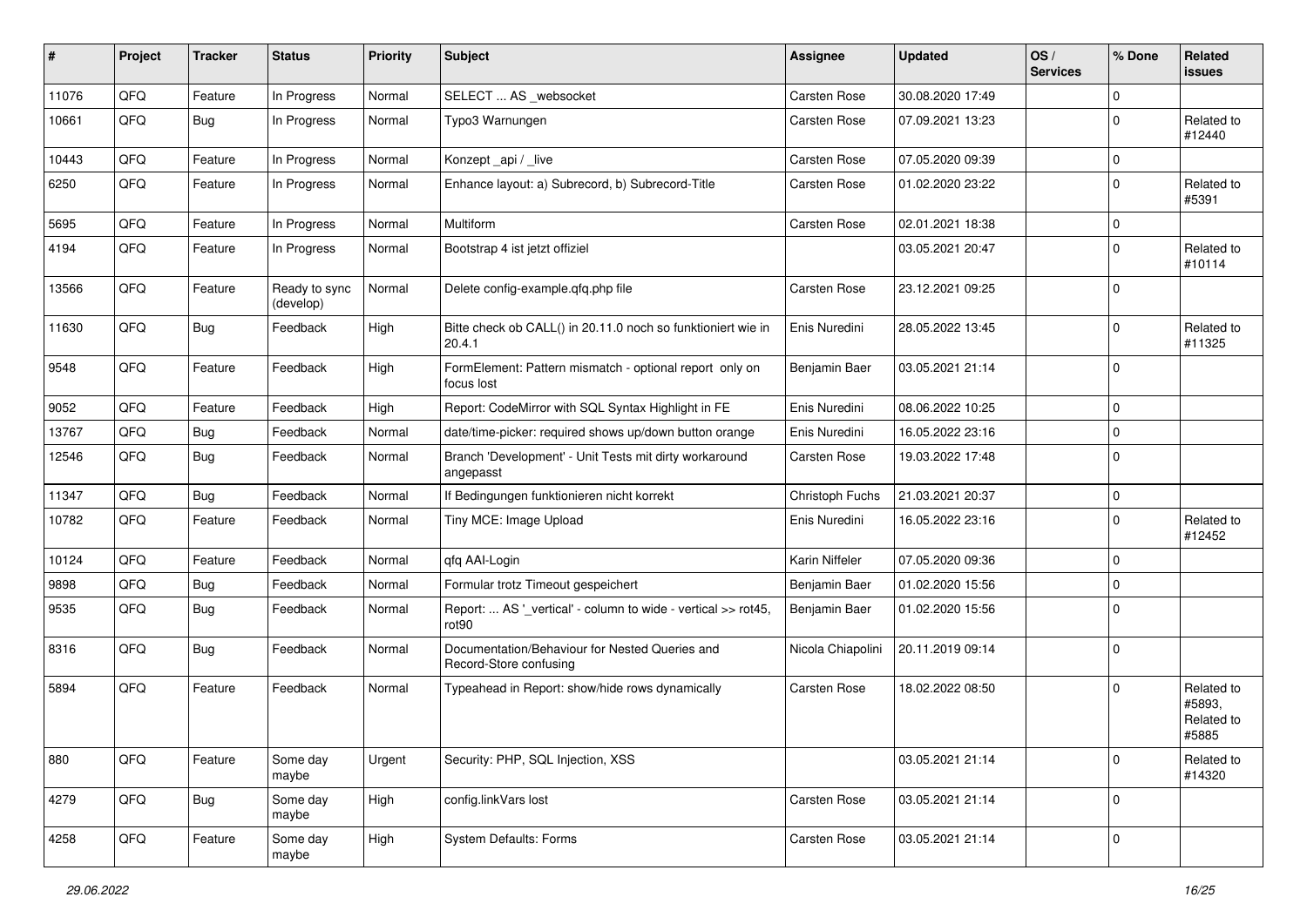| $\vert$ # | <b>Project</b> | <b>Tracker</b> | <b>Status</b>     | <b>Priority</b> | <b>Subject</b>                                                                                         | <b>Assignee</b>     | <b>Updated</b>   | OS/<br><b>Services</b> | % Done      | Related<br><b>issues</b>                                              |
|-----------|----------------|----------------|-------------------|-----------------|--------------------------------------------------------------------------------------------------------|---------------------|------------------|------------------------|-------------|-----------------------------------------------------------------------|
| 3990      | QFQ            | Feature        | Some day<br>maybe | High            | custom class definition: add space automatically                                                       | Carsten Rose        | 03.05.2021 21:14 |                        | $\Omega$    |                                                                       |
| 3967      | QFQ            | Feature        | Some day<br>maybe | High            | Report: Checkbox, Radio, Dropdown, Input welches ohne<br>Submit funktioniert - 'Inline-Form'           | <b>Carsten Rose</b> | 03.05.2021 21:14 |                        | $\Omega$    |                                                                       |
| 3848      | QFQ            | Feature        | Some day<br>maybe | High            | Antivirus check fuer Upload files in qfq?                                                              | Carsten Rose        | 03.05.2021 21:14 |                        | $\mathbf 0$ | Related to<br>#4131                                                   |
| 3570      | QFQ            | <b>Bug</b>     | Some day<br>maybe | High            | Formular mit prmitnew permitEdit=Always wird nicht<br>aufgerufen (ist leer)                            | Carsten Rose        | 03.05.2021 21:14 |                        | $\Omega$    |                                                                       |
| 3109      | QFQ            | <b>Bug</b>     | Some day<br>maybe | High            | RealUrl: Links werden nicht korrekt gerendert                                                          | Carsten Rose        | 03.05.2021 21:14 |                        | $\mathbf 0$ |                                                                       |
| 3061      | QFQ            | <b>Bug</b>     | Some day<br>maybe | High            | winstitute: mysql connection durcheinander - nmhp17<br>(ag7)/QFQ arbeitet mit DB/Tabellen von biostat. | Carsten Rose        | 03.05.2021 21:14 |                        | $\Omega$    |                                                                       |
| 13608     | QFQ            | Feature        | Some day<br>maybe | Normal          | Automatic Browser Language Redirect                                                                    | Enis Nuredini       | 17.06.2022 08:35 |                        | $\Omega$    |                                                                       |
| 12611     | QFQ            | Feature        | Some day<br>maybe | Normal          | Refactoring: Bootstrap with Lazy Loading                                                               | Carsten Rose        | 08.06.2022 10:37 |                        | $\Omega$    | Related to<br>#12490,<br>Related to<br>#10013,<br>Related to<br>#7732 |
| 12337     | QFQ            | Feature        | Some day<br>maybe | Normal          | Database.php: better caching                                                                           | Carsten Rose        | 16.09.2021 15:10 |                        | $\Omega$    |                                                                       |
| 12315     | QFQ            | Feature        | Some day<br>maybe | Normal          | Form History (Diffs) / Backups                                                                         | Carsten Rose        | 16.09.2021 15:10 |                        | $\mathbf 0$ |                                                                       |
| 11323     | QFQ            | Feature        | Some day<br>maybe | Normal          | Report Frontend Editor Modal + Codemirror                                                              | <b>Carsten Rose</b> | 16.09.2021 15:10 |                        | $\Omega$    | Related to<br>#11036                                                  |
| 11322     | QFQ            | Feature        | Some day<br>maybe | Normal          | Form Element JSON - (multiline parameter field)                                                        | Carsten Rose        | 16.09.2021 15:10 |                        | $\Omega$    |                                                                       |
| 11217     | QFQ            | Feature        | Some day<br>maybe | Normal          | <b>Extend Script Functionality</b>                                                                     | Carsten Rose        | 16.09.2021 15:10 |                        | $\Omega$    |                                                                       |
| 11036     | QFQ            | Feature        | Some day<br>maybe | Normal          | inline report editor permissions                                                                       | <b>Carsten Rose</b> | 16.09.2021 15:09 |                        | $\mathbf 0$ | Related to<br>#11323                                                  |
| 10745     | QFQ            | Feature        | Some day<br>maybe | Normal          | Tablesorter Excel Export                                                                               | Carsten Rose        | 16.09.2021 15:09 |                        | $\Omega$    |                                                                       |
| 10738     | QFQ            | Feature        | Some day<br>maybe | Normal          | CORS headers for external API requests                                                                 |                     | 10.06.2020 14:00 |                        | $\mathbf 0$ |                                                                       |
| 10716     | QFQ            | Feature        | Some day<br>maybe | Normal          | Business Logic mit Externen Skripten                                                                   | <b>Carsten Rose</b> | 16.09.2021 15:10 |                        | $\mathbf 0$ | Related to<br>#10713,<br>Related to<br>#8217                          |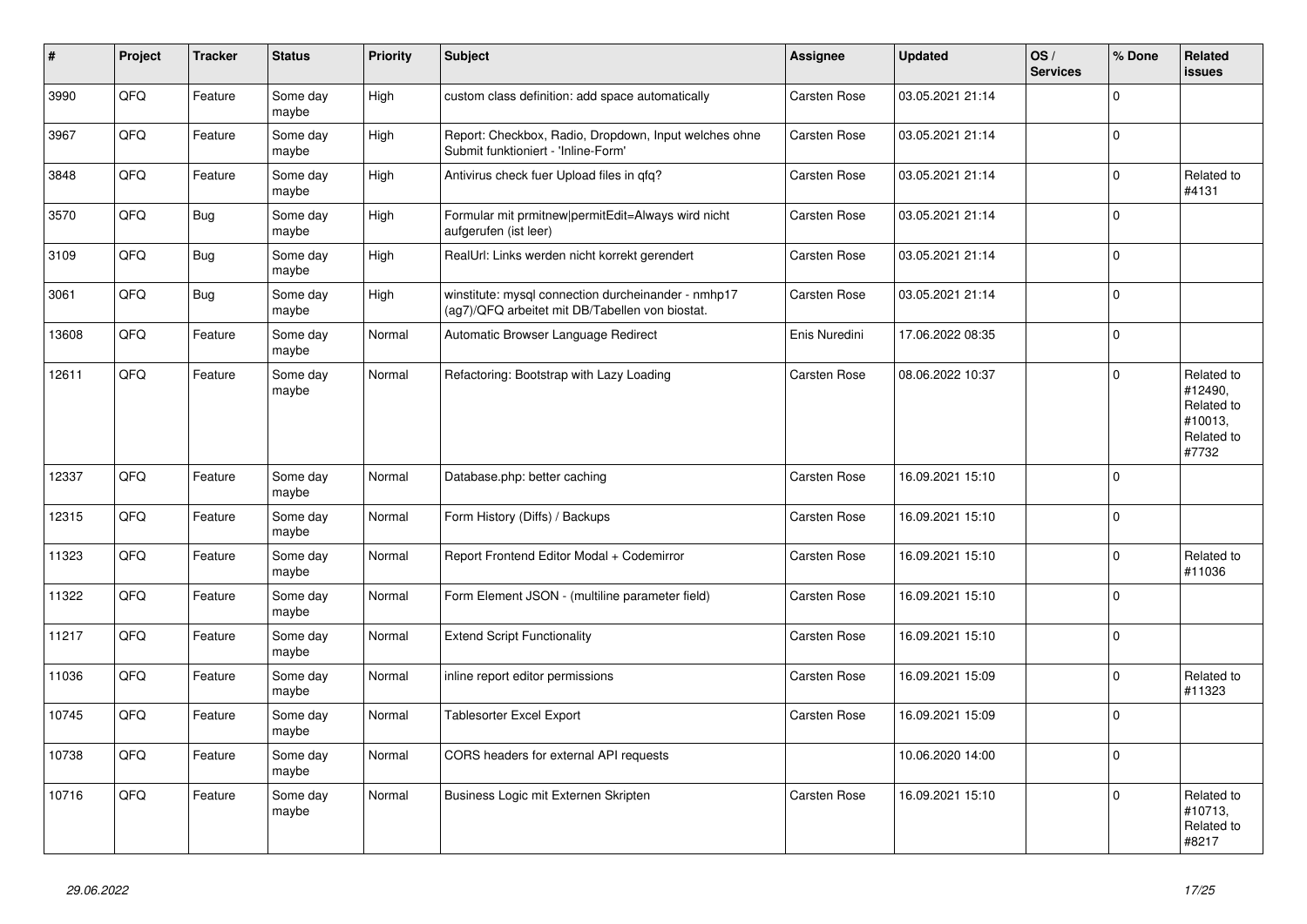| #     | Project | <b>Tracker</b> | <b>Status</b>     | <b>Priority</b> | <b>Subject</b>                                                           | <b>Assignee</b> | <b>Updated</b>   | OS/<br><b>Services</b> | % Done      | Related<br><b>issues</b>                                              |
|-------|---------|----------------|-------------------|-----------------|--------------------------------------------------------------------------|-----------------|------------------|------------------------|-------------|-----------------------------------------------------------------------|
| 10116 | QFQ     | Feature        | Some day<br>maybe | Normal          | TypeAhead: Tag - show inside 'input' element                             | Carsten Rose    | 16.09.2021 15:09 |                        | $\Omega$    |                                                                       |
| 10095 | QFQ     | Feature        | Some day<br>maybe | Normal          | Generic Gitlab Integration into QFQ                                      | Carsten Rose    | 16.09.2021 15:10 |                        | $\mathbf 0$ |                                                                       |
| 10013 | QFQ     | Feature        | Some day<br>maybe | Normal          | FE.typ=editor: CodeMirror                                                | Carsten Rose    | 08.06.2022 10:37 |                        | $\Omega$    | Related to<br>#12611,<br>Related to<br>#12490,<br>Related to<br>#7732 |
| 9704  | QFQ     | Feature        | Some day<br>maybe | Normal          | Thumbnails Generieren beim Splitten von PDF Files                        | Carsten Rose    | 11.12.2019 16:01 |                        | $\Omega$    |                                                                       |
| 9669  | QFQ     | <b>Bug</b>     | Some day<br>maybe | Normal          | Checkbox / Template Group: radio/checkbox visible broken<br>after 'add'  | Carsten Rose    | 16.06.2021 13:47 |                        | $\mathbf 0$ | Related to<br>#8091                                                   |
| 9579  | QFQ     | Feature        | Some day<br>maybe | Normal          | Multiform with Process Row                                               | Carsten Rose    | 11.12.2019 16:01 |                        | $\mathbf 0$ |                                                                       |
| 9281  | QFQ     | <b>Bug</b>     | Some day<br>maybe | Normal          | Allow STRICT_TRANS_TABLES                                                | Carsten Rose    | 02.01.2021 18:43 |                        | $\mathbf 0$ |                                                                       |
| 9130  | QFQ     | Feature        | Some day<br>maybe | Normal          | tablesorter: Automatic Row numbering / Zeilenummer                       | Benjamin Baer   | 01.02.2020 23:22 |                        | 0           |                                                                       |
| 9126  | QFQ     | Bug            | Some day<br>maybe | Normal          | hidden Form elements are present in page source                          |                 | 02.01.2021 18:41 |                        | $\mathbf 0$ |                                                                       |
| 9024  | QFQ     | Bug            | Some day<br>maybe | Normal          | QFQ Einarbeitung                                                         |                 | 01.02.2020 15:56 |                        | $\mathbf 0$ |                                                                       |
| 9020  | QFQ     | <b>Bug</b>     | Some day<br>maybe | Normal          | radio mit buttonClass und dynamicUpdate lassen sich nicht<br>kombinieren |                 | 11.12.2019 16:01 |                        | $\mathbf 0$ |                                                                       |
| 8894  | QFQ     | Feature        | Some day<br>maybe | Normal          | Documentation Tags Usable in QFQ Application                             | Carsten Rose    | 11.12.2019 16:01 |                        | $\mathbf 0$ |                                                                       |
| 8892  | QFQ     | Feature        | Some day<br>maybe | Normal          | Display and Edit SQL Comments in Form Editor                             | Carsten Rose    | 11.12.2019 16:01 |                        | $\mathbf 0$ |                                                                       |
| 8586  | QFQ     | Feature        | Some day<br>maybe | Normal          | QFQ: Enhance Error message for 'record not found'                        | Carsten Rose    | 16.09.2021 15:10 |                        | $\mathbf 0$ |                                                                       |
| 8520  | QFQ     | Feature        | Some day<br>maybe | Normal          | Bring QFQ to Composer                                                    | Carsten Rose    | 16.09.2021 15:10 |                        | $\mathbf 0$ |                                                                       |
| 8106  | QFQ     | <b>Bug</b>     | Some day<br>maybe | Normal          | Dynamic Update: Feld kann nicht auf empty zurückgesetzt<br>werden        | Carsten Rose    | 11.12.2019 16:01 |                        | $\mathbf 0$ |                                                                       |
| 8101  | QFQ     | Feature        | Some day<br>maybe | Normal          | Password hash: support further hashing methods                           | Carsten Rose    | 16.09.2021 15:10 |                        | $\mathbf 0$ |                                                                       |
| 8056  | QFQ     | Feature        | Some day<br>maybe | Normal          | Termin Organisation (Reservation)                                        |                 | 01.02.2020 23:19 |                        | $\mathbf 0$ | Related to<br>#8658                                                   |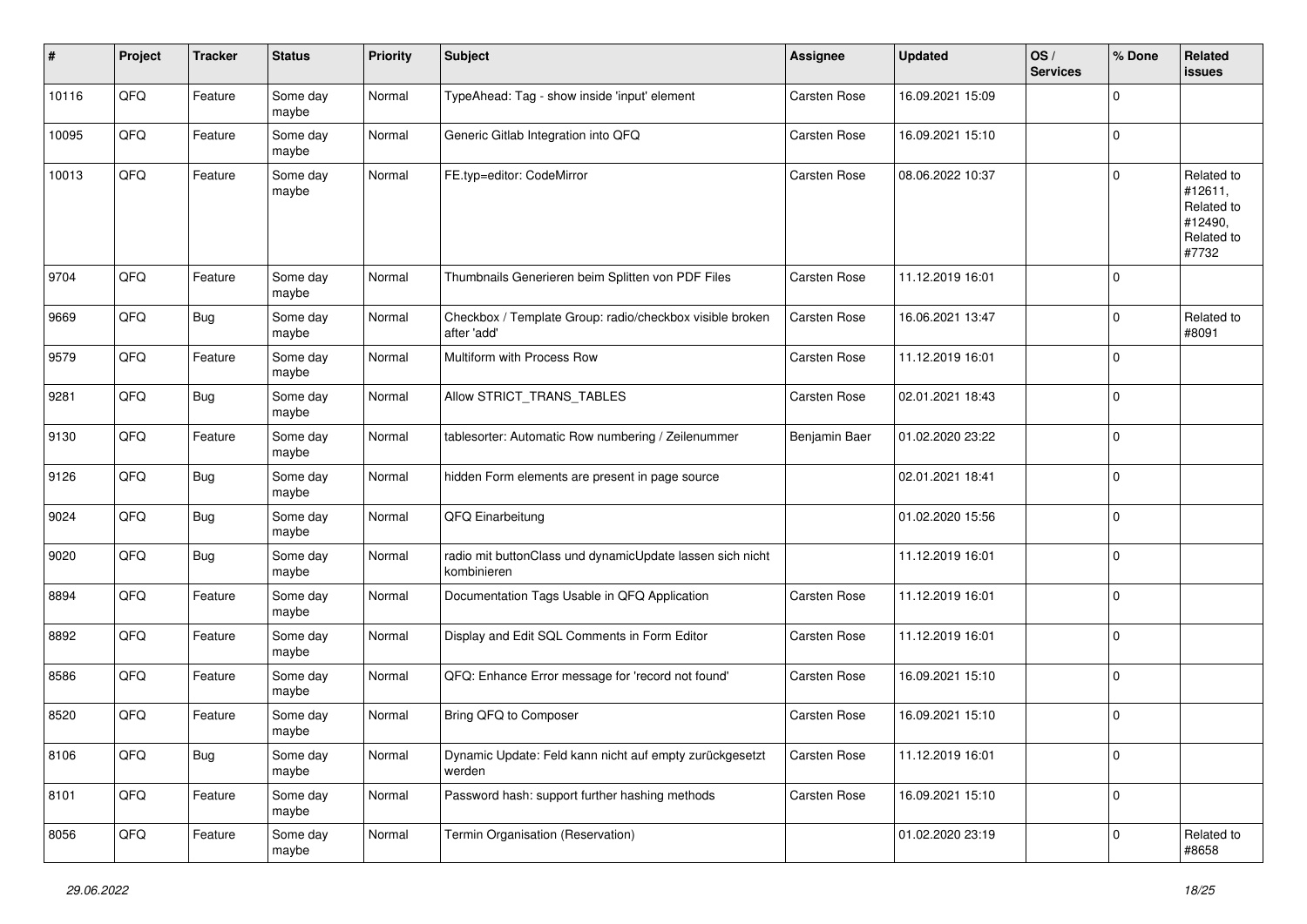| ∦    | Project | <b>Tracker</b> | <b>Status</b>     | <b>Priority</b> | <b>Subject</b>                                                                                 | <b>Assignee</b>     | <b>Updated</b>   | OS/<br><b>Services</b> | % Done      | Related<br><b>issues</b>                                               |
|------|---------|----------------|-------------------|-----------------|------------------------------------------------------------------------------------------------|---------------------|------------------|------------------------|-------------|------------------------------------------------------------------------|
| 7921 | QFQ     | Feature        | Some day<br>maybe | Normal          | Rest API Export: URL kuerzer machen                                                            |                     | 01.02.2020 23:19 |                        | $\Omega$    |                                                                        |
| 7732 | QFQ     | Feature        | Some day<br>maybe | Normal          | Javascript: Lazy Loading der add on libs                                                       | Benjamin Baer       | 08.06.2022 10:38 |                        | $\Omega$    | Related to<br>#12611.<br>Related to<br>#12490,<br>Related to<br>#10013 |
| 7453 | QFQ     | Feature        | Some day<br>maybe | Normal          | import / export forms QFQ                                                                      | <b>Carsten Rose</b> | 16.09.2021 15:10 |                        | $\mathbf 0$ |                                                                        |
| 7452 | QFQ     | Feature        | Some day<br>maybe | Normal          | automate deployment new QFQ version                                                            | Carsten Rose        | 16.09.2021 15:10 |                        | $\Omega$    |                                                                        |
| 7402 | QFQ     | Bug            | Some day<br>maybe | Normal          | thumbnail cache: outdated picture when permission denied<br>and permission resolved.           |                     | 01.02.2020 23:20 |                        | $\mathbf 0$ |                                                                        |
| 7336 | QFQ     | Feature        | Some day<br>maybe | Normal          | PDF Upload: disallow PDFs with specific Meta information                                       | <b>Carsten Rose</b> | 11.12.2019 16:01 |                        | $\mathbf 0$ |                                                                        |
| 7281 | QFQ     | <b>Bug</b>     | Some day<br>maybe | Normal          | Subrecords: on large screen separator line too short                                           |                     | 01.02.2020 23:19 |                        | $\mathbf 0$ |                                                                        |
| 7278 | QFQ     | Feature        | Some day<br>maybe | Normal          | Form: Wert vordefinieren der immer gesetzt wird                                                |                     | 02.05.2021 09:27 |                        | $\mathbf 0$ |                                                                        |
| 7229 | QFQ     | Feature        | Some day<br>maybe | Normal          | New FormElement.type: Button                                                                   |                     | 01.02.2021 12:32 |                        | $\mathbf 0$ |                                                                        |
| 7108 | QFQ     | Feature        | Some day<br>maybe | Normal          | QFQ Wrap Elements                                                                              |                     | 11.12.2019 16:01 |                        | $\mathbf 0$ |                                                                        |
| 7107 | QFQ     | Feature        | Some day<br>maybe | Normal          | Showcase Registration Tool: Anmeldung / Administration :<br>Liste Anmeldungen / Emaileinaldung | Carsten Rose        | 11.12.2019 16:01 |                        | $\Omega$    |                                                                        |
| 7106 | QFQ     | Feature        | Some day<br>maybe | Normal          | Beispiel Nummerierung von Rows in Report                                                       |                     | 11.12.2019 16:01 |                        | $\mathbf 0$ |                                                                        |
| 7105 | QFQ     | Feature        | Some day<br>maybe | Normal          | Beispiel wie man in einer zweiten Tabelle speichert.                                           |                     | 11.12.2019 16:01 |                        | $\mathbf 0$ |                                                                        |
| 7104 | QFQ     | Feature        | Some day<br>maybe | Normal          | Manual: hint about escaping if '\r' appears in mail body                                       |                     | 11.12.2019 16:01 |                        | $\mathbf 0$ |                                                                        |
| 7101 | QFQ     | Bug            | Some day<br>maybe | Normal          | 'form' in SIP and 'report' - breaks                                                            |                     | 01.02.2020 23:20 |                        | 0           |                                                                        |
| 7100 | QFO     | Feature        | Some day<br>maybe | Normal          | Download: log access, max downloads, time limit                                                |                     | 01.02.2020 23:19 |                        | $\mathbf 0$ |                                                                        |
| 6992 | QFO     | Feature        | Some day<br>maybe | Normal          | DB exception: Syntax Highlight                                                                 |                     | 11.12.2019 16:01 |                        | $\mathbf 0$ | Related to<br>#5450                                                    |
| 6972 | QFG     | Feature        | Some day<br>maybe | Normal          | Fabric Clipboard / cross browser tab                                                           | Benjamin Baer       | 01.02.2020 23:21 |                        | $\mathbf 0$ |                                                                        |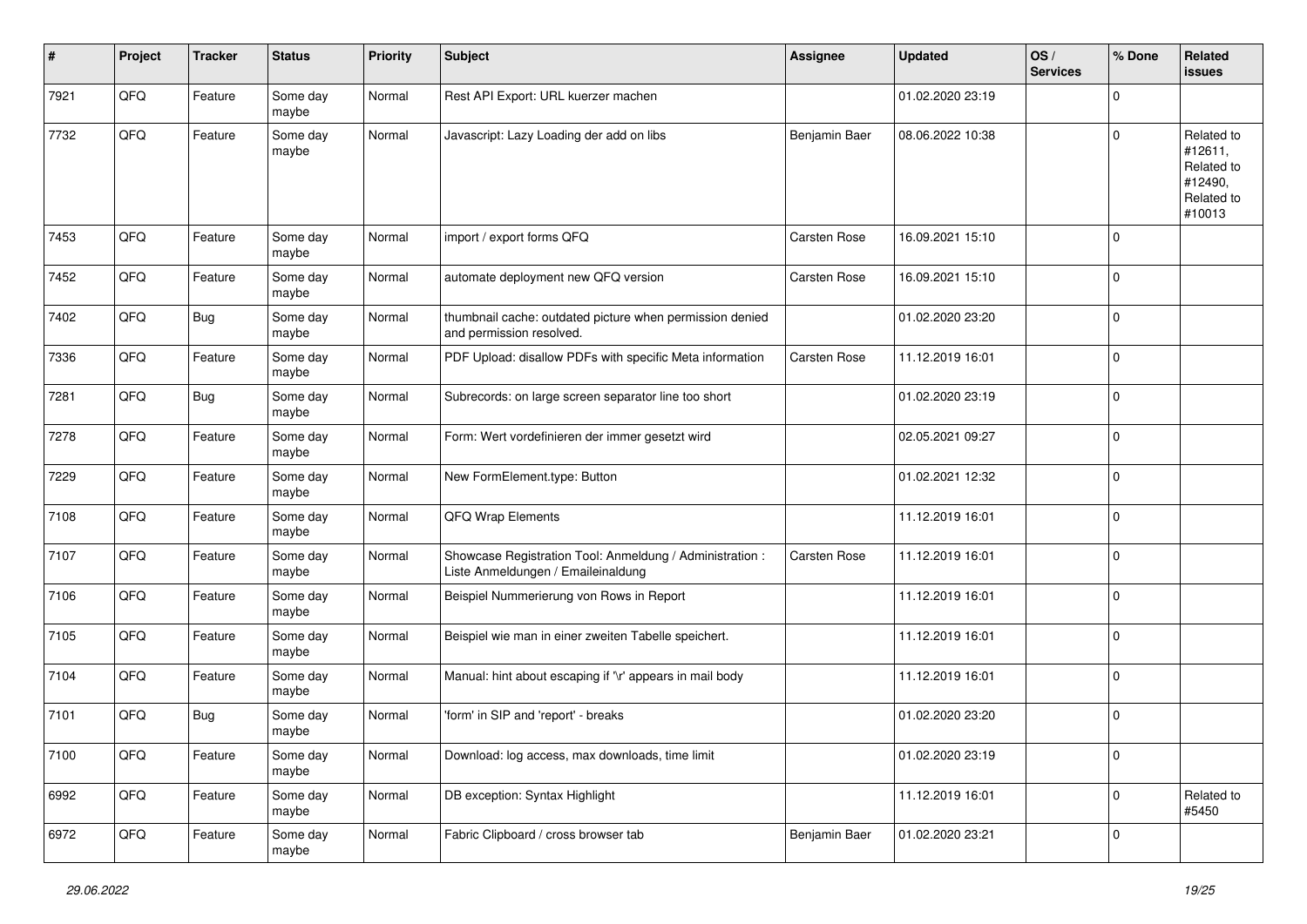| #    | Project | <b>Tracker</b> | <b>Status</b>     | <b>Priority</b> | <b>Subject</b>                                                                    | <b>Assignee</b>     | <b>Updated</b>   | OS/<br><b>Services</b> | % Done      | Related<br><b>issues</b> |
|------|---------|----------------|-------------------|-----------------|-----------------------------------------------------------------------------------|---------------------|------------------|------------------------|-------------|--------------------------|
| 6970 | QFQ     | Feature        | Some day<br>maybe | Normal          | tablesorter: default fuer 'sortReset' aendern von 'Ctrl' zu 'Alt'                 | Benjamin Baer       | 01.02.2020 23:21 |                        | $\Omega$    |                          |
| 6715 | QFQ     | Feature        | Some day<br>maybe | Normal          | Code-Refactoring: dbArray vereinheitlichen                                        | <b>Carsten Rose</b> | 11.12.2019 16:02 |                        | $\Omega$    |                          |
| 6704 | QFQ     | Feature        | Some day<br>maybe | Normal          | Upload Mode: Bilder in Notizen rechts sollen aktuellen<br>Upload repräsentieren.  |                     | 01.02.2020 23:19 |                        | $\mathbf 0$ | Related to<br>#3264      |
| 6515 | QFQ     | Feature        | Some day<br>maybe | Normal          | Formular: Felder dynamisch ein/ausblenden                                         |                     | 11.12.2019 16:02 |                        | $\Omega$    |                          |
| 6299 | QFQ     | Feature        | Some day<br>maybe | Normal          | Attack detection: log table with invalid SIP access                               |                     | 11.12.2019 16:02 |                        | $\mathbf 0$ | Related to<br>#3947      |
| 6288 | QFQ     | Feature        | Some day<br>maybe | Normal          | Best Practice: Erklaeren wie man ein Formular ganz in<br>'weiss' erstellen kann   |                     | 11.12.2019 16:02 |                        | $\mathbf 0$ |                          |
| 6084 | QFQ     | Feature        | Some day<br>maybe | Normal          | New escape type: 'D' - convert date                                               |                     | 01.02.2020 23:19 |                        | $\mathbf 0$ |                          |
| 6083 | QFQ     | Feature        | Some day<br>maybe | Normal          | Dynamic Update: Value Check via SQL                                               |                     | 11.12.2019 16:02 |                        | $\Omega$    |                          |
| 5991 | QFQ     | Bug            | Some day<br>maybe | Normal          | URLs with ' ' or long parameter are problematic                                   | <b>Carsten Rose</b> | 01.02.2020 23:19 |                        | $\mathbf 0$ |                          |
| 5983 | QFQ     | Feature        | Some day<br>maybe | Normal          | Form Submit (save & update): normalize date/-time FE                              | Carsten Rose        | 01.02.2020 23:19 |                        | $\mathbf 0$ |                          |
| 5923 | QFQ     | Feature        | Some day<br>maybe | Normal          | fillStoreSystemBySqlLate                                                          |                     | 01.02.2020 23:19 |                        | $\mathbf 0$ |                          |
| 5895 | QFQ     | Feature        | Some day<br>maybe | Normal          | Tutorial: List of all QFQ Features                                                |                     | 01.02.2020 23:19 |                        | $\mathbf 0$ |                          |
| 5893 | QFQ     | Feature        | Some day<br>maybe | Normal          | Edit on double-click                                                              |                     | 01.02.2020 23:19 |                        | $\mathbf 0$ | Related to<br>#5894      |
| 5892 | QFQ     | Feature        | Some day<br>maybe | Normal          | QFQ should use T3 API to manipulate FE GROUP<br>membership                        |                     | 01.02.2020 23:20 |                        | $\Omega$    |                          |
| 5877 | QFQ     | <b>Bug</b>     | Some day<br>maybe | Normal          | FE.type=note:bsColumn strange behaviour                                           |                     | 01.02.2020 23:19 |                        | $\Omega$    |                          |
| 5852 | QFQ     | Feature        | Some day<br>maybe | Normal          | Logging: mail.log / sql.log - im FE anzeigen und via AJAX<br>aktualisieren        | <b>Carsten Rose</b> | 01.02.2020 23:19 |                        | $\Omega$    | Related to<br>#5885      |
| 5851 | QFQ     | Feature        | Some day<br>maybe | Normal          | Queue System implementieren: MQTT, RabbitMQ                                       |                     | 01.02.2020 23:20 |                        | $\mathbf 0$ | Related to<br>#5715      |
| 5850 | QFQ     | Feature        | Some day<br>maybe | Normal          | Deployment: In QFQ Doc best practice fuer zeitgemaesses<br>Deployment beschreiben |                     | 01.02.2020 23:20 |                        | $\Omega$    |                          |
| 5805 | QFQ     | Feature        | Some day<br>maybe | Normal          | TypeAHead SQL value instead of key stored                                         |                     | 01.02.2020 23:19 |                        | $\Omega$    | Related to<br>#5444      |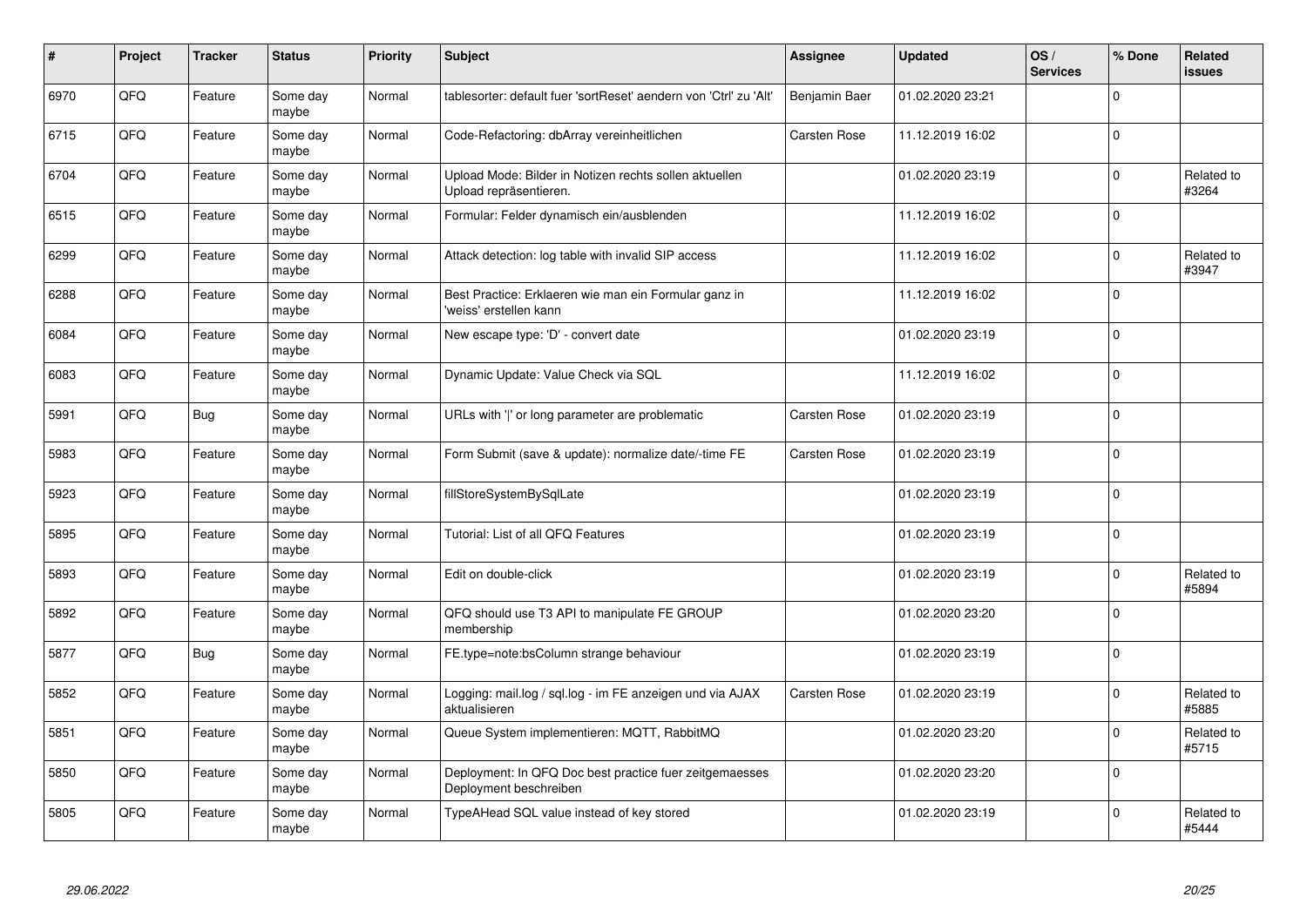| #    | Project | <b>Tracker</b> | <b>Status</b>     | <b>Priority</b> | <b>Subject</b>                                                                                                       | <b>Assignee</b>     | <b>Updated</b>   | OS/<br><b>Services</b> | % Done      | Related<br>issues                           |
|------|---------|----------------|-------------------|-----------------|----------------------------------------------------------------------------------------------------------------------|---------------------|------------------|------------------------|-------------|---------------------------------------------|
| 5783 | QFQ     | Feature        | Some day<br>maybe | Normal          | <b>BPMN View/Edit</b>                                                                                                |                     | 11.12.2019 16:02 |                        | $\Omega$    |                                             |
| 5768 | QFQ     | Bug            | Some day<br>maybe | Normal          | '{{pageLanguage:T}}' missing if QFQ is called via api                                                                | <b>Carsten Rose</b> | 01.02.2020 23:19 |                        | $\mathbf 0$ |                                             |
| 5706 | QFQ     | Bug            | Some day<br>maybe | Normal          | upload: fileDestination needs to be sanatized                                                                        | Carsten Rose        | 01.02.2020 23:19 |                        | $\Omega$    |                                             |
| 5665 | QFQ     | Feature        | Some day<br>maybe | Normal          | Versuch das '{{!' nicht mehr noetig ist.                                                                             | <b>Carsten Rose</b> | 01.02.2020 23:20 |                        | $\mathbf 0$ | Related to<br>#7432,<br>Related to<br>#7434 |
| 5579 | QFQ     | Feature        | Some day<br>maybe | Normal          | Enhance Doc / Presentation: variable type 'link column type'                                                         | Carsten Rose        | 01.02.2020 23:19 |                        | $\Omega$    |                                             |
| 5557 | QFQ     | Bug            | Some day<br>maybe | Normal          | Form load: STORE_RECORD filled, but should be empty                                                                  | Carsten Rose        | 01.02.2020 23:19 |                        | $\mathbf 0$ |                                             |
| 5548 | QFQ     | Feature        | Some day<br>maybe | Normal          | 801 Textfiles/Scriptfiles als Thumbnail                                                                              | Carsten Rose        | 07.03.2022 16:26 |                        | $\mathbf 0$ |                                             |
| 5480 | QFQ     | Feature        | Some day<br>maybe | Normal          | QFQ: Dokumentation mit Screenshots versehen                                                                          | Carsten Rose        | 01.02.2020 23:20 |                        | $\mathbf 0$ | Related to<br>#9879                         |
| 5455 | QFQ     | Feature        | Some day<br>maybe | Normal          | Mail Redirects grld abhaengig                                                                                        |                     | 01.02.2020 23:20 |                        | $\mathbf 0$ |                                             |
| 5452 | QFQ     | Feature        | Some day<br>maybe | Normal          | Thumbnails from PDF: bad quality                                                                                     |                     | 01.02.2020 23:20 |                        | $\mathbf 0$ |                                             |
| 5428 | QFQ     | Feature        | Some day<br>maybe | Normal          | secure thumbnail: late render on access.                                                                             | <b>Carsten Rose</b> | 01.02.2020 23:20 |                        | $\mathbf 0$ |                                             |
| 5389 | QFQ     | Feature        | Some day<br>maybe | Normal          | QFQ Design: Multline label / note                                                                                    | Benjamin Baer       | 01.02.2020 23:19 |                        | 0           |                                             |
| 5342 | QFQ     | Feature        | Some day<br>maybe | Normal          | link - with HTML Attributes                                                                                          |                     | 01.02.2020 23:20 |                        | $\mathbf 0$ | Related to<br>#14077                        |
| 5160 | QFQ     | Feature        | Some day<br>maybe | Normal          | QFQ collaborative / together.js, ShareJS, y-js, collaborative,                                                       |                     | 11.12.2019 16:02 |                        | $\Omega$    |                                             |
| 5132 | QFQ     | Feature        | Some day<br>maybe | Normal          | Error Message sendmail missing attachment: more details                                                              | <b>Carsten Rose</b> | 01.02.2020 23:19 |                        | $\mathbf 0$ |                                             |
| 5129 | QFQ     | Feature        | Some day<br>maybe | Normal          | Reports: SQL fuer x Achse und y Achse                                                                                |                     | 11.12.2019 16:02 |                        | $\mathbf 0$ |                                             |
| 5024 | QFQ     | Feature        | Some day<br>maybe | Normal          | Fabric: Generate PDF with edits                                                                                      | Benjamin Baer       | 01.02.2020 23:20 |                        | $\mathbf 0$ | Related to<br>#10704                        |
| 5021 | QFQ     | <b>Bug</b>     | Some day<br>maybe | Normal          | FE.typ=extra - during save displays error 'datum2' already<br>filled in STORE_SIP - the value is stored nevertheless | Carsten Rose        | 01.02.2020 23:19 |                        | $\mathbf 0$ | Related to<br>#3875                         |
| 4974 | QFQ     | Feature        | Some day<br>maybe | Normal          | Long polling - inform all listening clients of changes                                                               |                     | 11.12.2019 16:02 |                        | $\mathbf 0$ |                                             |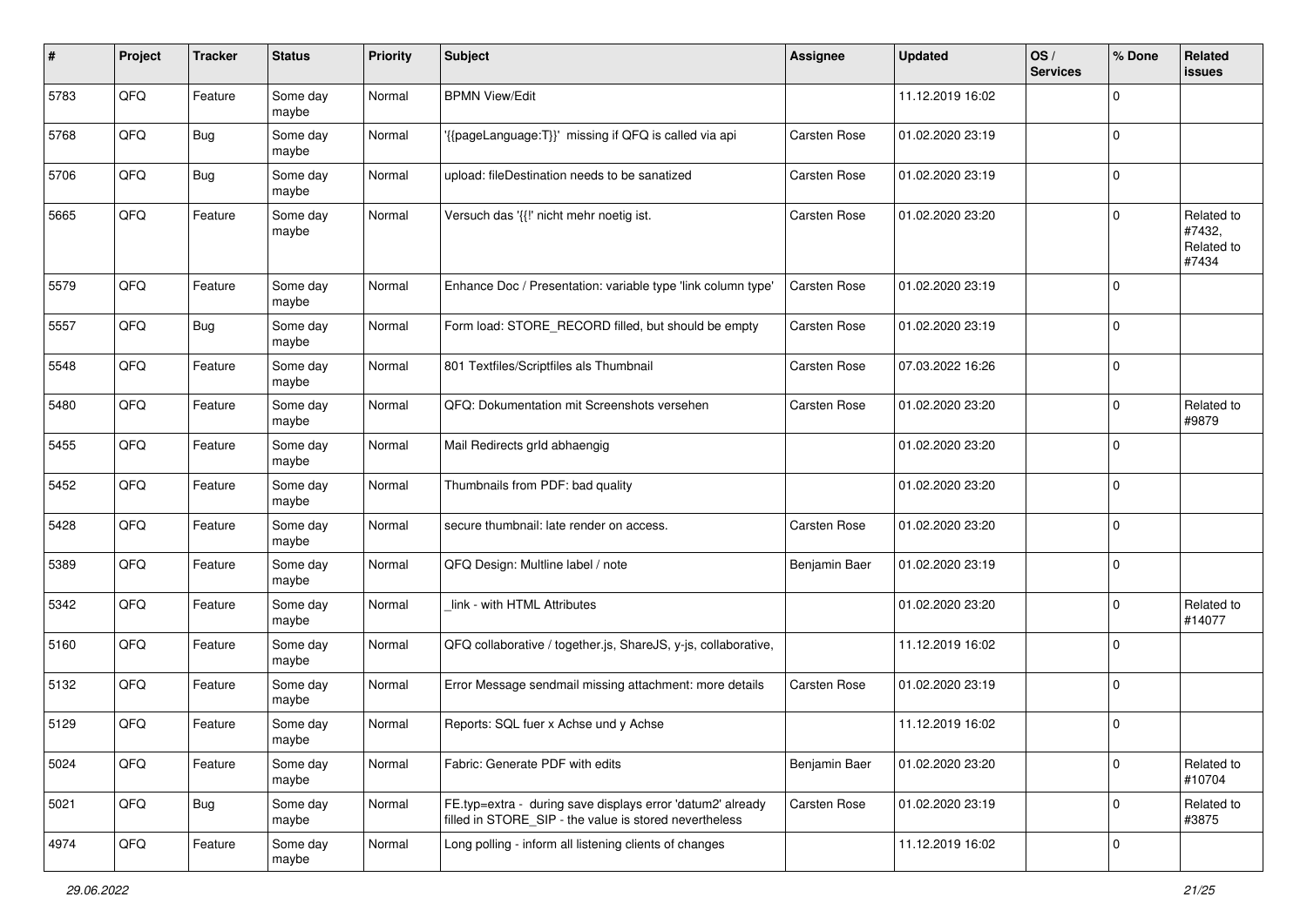| #    | Project | <b>Tracker</b> | <b>Status</b>     | <b>Priority</b> | <b>Subject</b>                                                                                                                                                | Assignee            | <b>Updated</b>   | OS/<br><b>Services</b> | % Done      | Related<br><b>issues</b>                       |
|------|---------|----------------|-------------------|-----------------|---------------------------------------------------------------------------------------------------------------------------------------------------------------|---------------------|------------------|------------------------|-------------|------------------------------------------------|
| 4956 | QFQ     | Feature        | Some day<br>maybe | Normal          | Sendmail: Benutzerdefinierte Headers                                                                                                                          | <b>Carsten Rose</b> | 11.12.2019 16:02 |                        | $\Omega$    |                                                |
| 4872 | QFQ     | Feature        | Some dav<br>maybe | Normal          | Fields of Typo3 page available in STORE TYPO3                                                                                                                 | Carsten Rose        | 01.02.2020 23:19 |                        | $\Omega$    |                                                |
| 4869 | QFQ     | Feature        | Some dav<br>maybe | Normal          | Dynamic Update (show, hide, readonly?, required?) for<br><b>Template Group Elements</b>                                                                       | <b>Carsten Rose</b> | 01.02.2020 23:19 |                        | $\Omega$    | Related to<br>#4865                            |
| 4839 | QFQ     | Feature        | Some day<br>maybe | Normal          | gfg-handle in <head> Abschnitt</head>                                                                                                                         | <b>Carsten Rose</b> | 11.12.2019 16:02 |                        | $\Omega$    |                                                |
| 4816 | QFQ     | Feature        | Some day<br>maybe | Normal          | Templates for QFQ Reports (Tables, Radios, )                                                                                                                  |                     | 01.02.2020 23:20 |                        | $\mathbf 0$ |                                                |
| 4771 | QFQ     | <b>Bug</b>     | Some day<br>maybe | Normal          | gfg: select-down-values empty after save (edit-form for<br>program administrators)                                                                            | <b>Carsten Rose</b> | 01.02.2020 23:20 |                        | $\Omega$    | Related to<br>#4549, Has<br>duplicate<br>#4282 |
| 4757 | QFQ     | Feature        | Some day<br>maybe | Normal          | Test subrecord: download links ok? Links ok?                                                                                                                  | <b>Carsten Rose</b> | 01.02.2020 23:20 |                        | $\Omega$    |                                                |
| 4719 | QFQ     | Feature        | Some day<br>maybe | Normal          | Custom Message in Client in case of 'Browser tab close,<br>modification will be lost'                                                                         |                     | 01.02.2020 23:20 |                        | $\Omega$    |                                                |
| 4659 | QFQ     | <b>Bug</b>     | Some day<br>maybe | Normal          | infoButtonExtra                                                                                                                                               | <b>Carsten Rose</b> | 01.02.2020 23:20 |                        | $\mathbf 0$ |                                                |
| 4652 | QFQ     | Feature        | Some day<br>maybe | Normal          | UZH CD: Weiterleitung auf benutzerdefinierte 403/404 Seite                                                                                                    | <b>Carsten Rose</b> | 01.02.2020 23:20 |                        | $\Omega$    |                                                |
| 4651 | QFQ     | Bug            | Some day<br>maybe | Normal          | "Loading document" Modal wird angezeigt bei uzhcd type=2<br>Ansicht                                                                                           | <b>Carsten Rose</b> | 01.02.2020 23:20 |                        | $\Omega$    |                                                |
| 4650 | QFQ     | Feature        | Some day<br>maybe | Normal          | Convert html to doc/rtf                                                                                                                                       | <b>Carsten Rose</b> | 01.02.2020 23:20 |                        | $\Omega$    | Related to<br>#10704                           |
| 4640 | QFQ     | Feature        | Some day<br>maybe | Normal          | Rename System Forms                                                                                                                                           |                     | 01.02.2020 23:20 |                        | $\Omega$    |                                                |
| 4627 | QFQ     | Feature        | Some day<br>maybe | Normal          | dbupdate: all tables - check 'create', 'modified' if it is possible<br>to change to default 'CURRENT TIMESTAMP' and modified<br>'ON UPDATE CURRENT_TIMESTAMP' |                     | 01.02.2020 23:20 |                        | $\Omega$    |                                                |
| 4626 | QFQ     | Feature        | Some day<br>maybe | Normal          | Mobile View: 'classBody=qfq-form-right' makes no sense                                                                                                        |                     | 01.02.2020 23:20 |                        | $\Omega$    |                                                |
| 4606 | QFQ     | Feature        | Some day<br>maybe | Normal          | link: qualifier to render bootstrap button                                                                                                                    | Carsten Rose        | 01.02.2020 23:19 |                        | $\Omega$    |                                                |
| 4583 | QFQ     | <b>Bug</b>     | Some day<br>maybe | Normal          | Dynamic Update bei TypeAhead Feldern                                                                                                                          | Carsten Rose        | 01.02.2020 23:19 |                        | $\mathbf 0$ |                                                |
| 4551 | QFQ     | Feature        | Some day<br>maybe | Normal          | Set 'pills' via dynamicUpdate to show/hide/disabled                                                                                                           |                     | 01.02.2020 23:20 |                        | $\Omega$    | Related to<br>#3752                            |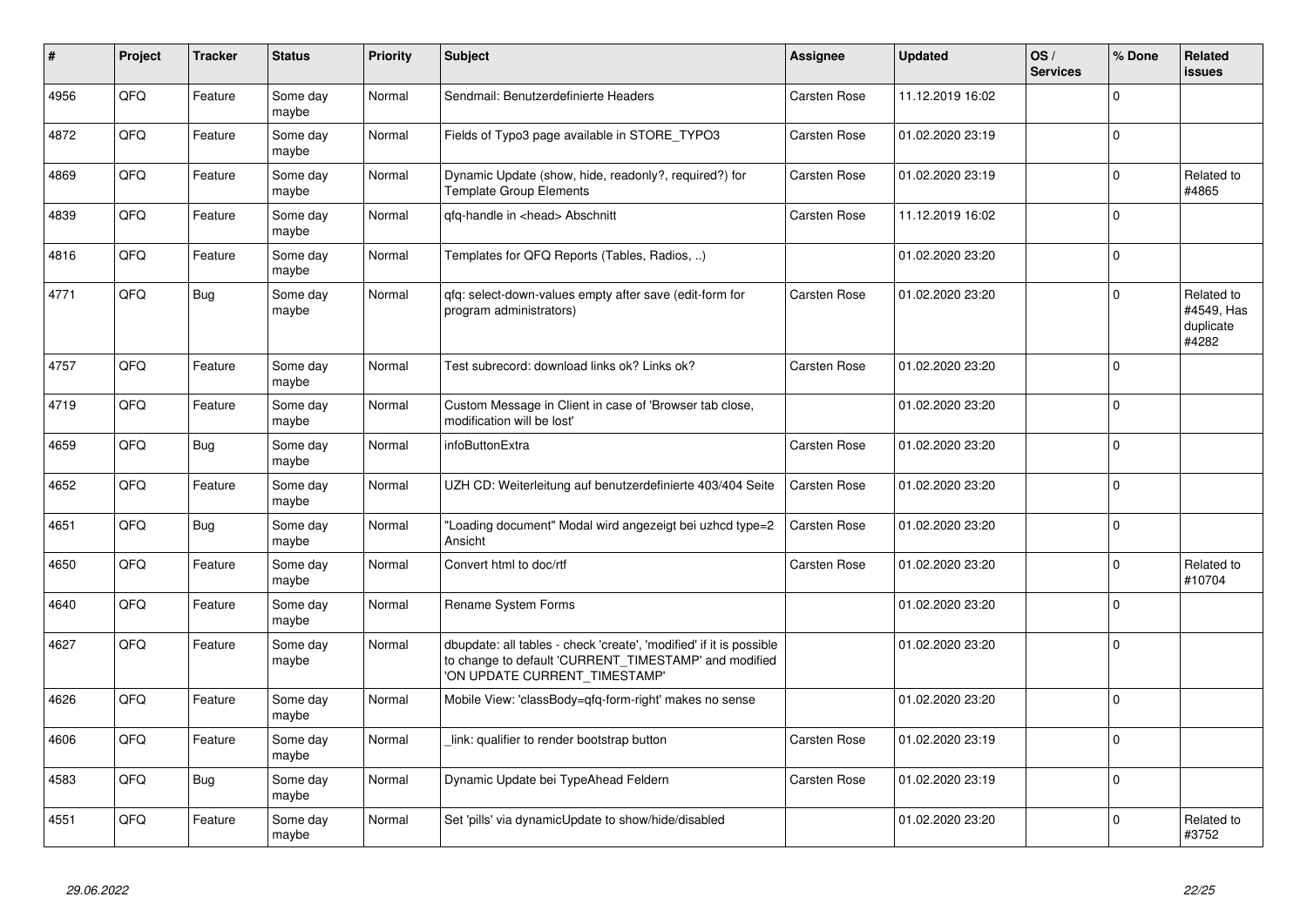| #    | Project | <b>Tracker</b> | <b>Status</b>     | <b>Priority</b> | <b>Subject</b>                                                                                                                                           | <b>Assignee</b>     | <b>Updated</b>   | OS/<br><b>Services</b> | % Done      | Related<br><b>issues</b>                    |
|------|---------|----------------|-------------------|-----------------|----------------------------------------------------------------------------------------------------------------------------------------------------------|---------------------|------------------|------------------------|-------------|---------------------------------------------|
| 4549 | QFQ     | <b>Bug</b>     | Some day<br>maybe | Normal          | TemplateGroups: FE.type SELECT loose selected value<br>after save                                                                                        | <b>Carsten Rose</b> | 01.02.2020 23:20 |                        | O           | Related to<br>#4548.<br>Related to<br>#4771 |
| 4546 | QFQ     | Bug            | Some day<br>maybe | Normal          | NH: SIP storage is destroyed                                                                                                                             |                     | 01.02.2020 23:20 |                        | $\Omega$    |                                             |
| 4536 | QFQ     | Feature        | Some day<br>maybe | Normal          | FE upload: problem with delete if mutliple uploads an<br>FE.name="                                                                                       |                     | 01.02.2020 23:20 |                        | $\mathbf 0$ |                                             |
| 4528 | QFQ     | Bug            | Some day<br>maybe | Normal          | extraButtonLock mit SQLAhead Bug                                                                                                                         | <b>Carsten Rose</b> | 01.02.2020 23:19 |                        | $\mathbf 0$ |                                             |
| 4454 | QFQ     | Bug            | Some day<br>maybe | Normal          | Required Elements: multiple elements in a row - whole row<br>marked if only one input is empty.                                                          | Benjamin Baer       | 01.02.2020 23:20 |                        | $\Omega$    |                                             |
| 4446 | QFQ     | Feature        | Some day<br>maybe | Normal          | New FE get same feldContainerId as last modifed FE                                                                                                       |                     | 01.02.2020 23:20 |                        | $\Omega$    |                                             |
| 4445 | QFQ     | Feature        | Some day<br>maybe | Normal          | template group: Option to simulate fieldset                                                                                                              |                     | 28.06.2021 14:11 |                        | $\mathbf 0$ |                                             |
| 4444 | QFQ     | Feature        | Some day<br>maybe | Normal          | FE.type=upload: detect mime type                                                                                                                         |                     | 11.12.2019 16:02 |                        | $\Omega$    | Related to<br>#4303                         |
| 4443 | QFQ     | Feature        | Some day<br>maybe | Normal          | Form: multiple secondary tables                                                                                                                          |                     | 01.02.2020 23:20 |                        | $\Omega$    |                                             |
| 4442 | QFQ     | Feature        | Some day<br>maybe | Normal          | Special Column Name: _link - new symbol G (Glyph) to<br>choose any available symbol                                                                      |                     | 11.12.2019 16:02 |                        | $\mathbf 0$ |                                             |
| 4441 | QFQ     | <b>Bug</b>     | Some day<br>maybe | Normal          | \$_SERVER Vars sollten nur aus dem Store genommen<br>werden - Code entsprechend anpassen.                                                                |                     | 11.12.2019 16:02 |                        | $\mathbf 0$ |                                             |
| 4440 | QFQ     | Feature        | Some day<br>maybe | Normal          | Manual.rst: explain how to. expand PHP Session to 4h                                                                                                     |                     | 11.12.2019 16:02 |                        | $\mathbf 0$ |                                             |
| 4439 | QFQ     | Feature        | Some day<br>maybe | Normal          | Log: report all actions fired by an FE Element, incl. the<br>original directive (slaveld, sqllnsert, )                                                   |                     | 01.02.2020 23:20 |                        | $\Omega$    | Related to<br>#4432,<br>Related to<br>#5458 |
| 4435 | QFQ     | Feature        | Some day<br>maybe | Normal          | Report: striptags - specify allowed tags                                                                                                                 |                     | 01.02.2020 23:20 |                        | l 0         |                                             |
| 4433 | QFQ     | Feature        | Some day<br>maybe | Normal          | Log when SIP will be destroyed by QFQ for any (security)<br>reason                                                                                       |                     | 01.02.2020 23:20 |                        | $\Omega$    | Related to<br>#4432,<br>Related to<br>#5458 |
| 4420 | QFQ     | Feature        | Some day<br>maybe | Normal          | Client: Local Storage - store the changes of a form, local in<br>the browser.                                                                            | Benjamin Baer       | 11.12.2019 16:02 |                        | 0           |                                             |
| 4398 | QFQ     | Bug            | Some day<br>maybe | Normal          | Typeahead: mouse click in a prefilled input opens a single<br>item dropdown with the current value - click on it seems to<br>set the value, not the key. | Benjamin Baer       | 01.02.2020 23:20 |                        | $\Omega$    | Related to<br>#4457                         |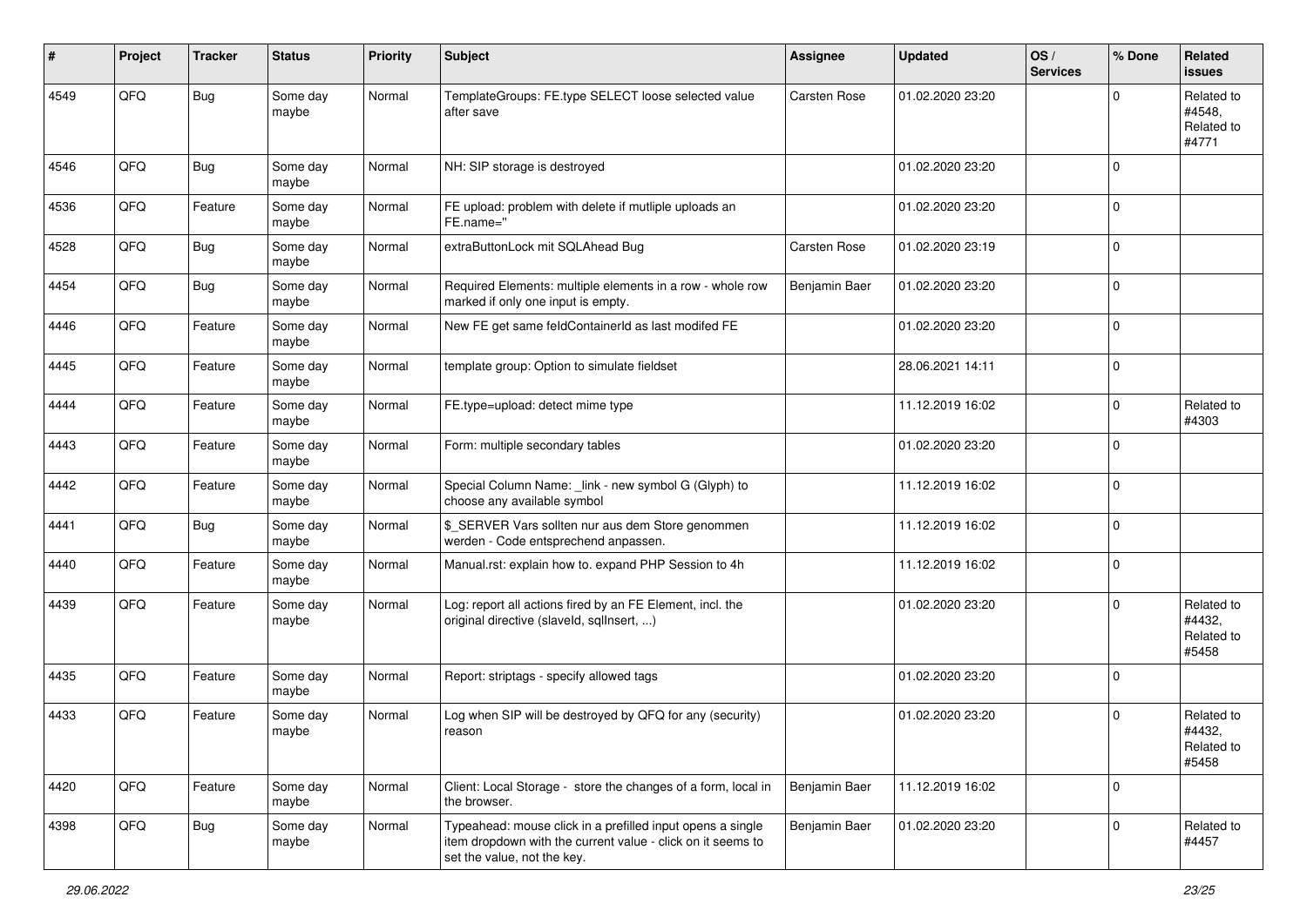| $\#$ | Project | <b>Tracker</b> | <b>Status</b>     | <b>Priority</b> | <b>Subject</b>                                                                                                          | <b>Assignee</b>     | <b>Updated</b>   | OS/<br><b>Services</b> | % Done      | Related<br>issues                           |
|------|---------|----------------|-------------------|-----------------|-------------------------------------------------------------------------------------------------------------------------|---------------------|------------------|------------------------|-------------|---------------------------------------------|
| 4365 | QFQ     | Feature        | Some day<br>maybe | Normal          | Multi Language: new way of config                                                                                       | Carsten Rose        | 01.02.2020 23:20 |                        | $\Omega$    |                                             |
| 4349 | QFQ     | Feature        | Some day<br>maybe | Normal          | link download: downloaded external URL to<br>deliver/concatenate - check mimetipe and handle it correctly               | <b>Carsten Rose</b> | 11.12.2019 16:02 |                        | $\mathbf 0$ |                                             |
| 4343 | QFQ     | Feature        | Some day<br>maybe | Normal          | Link: Classifier to add 'attributes'                                                                                    | Carsten Rose        | 01.02.2020 23:20 |                        | $\Omega$    | Related to<br>#14077                        |
| 4330 | QFQ     | Feature        | Some day<br>maybe | Normal          | Error Message: report missing {{ / }} in sqlUpdate, sqlInsert,<br>sqlDelete, sqlAfter, sqlBefore in FE action elements. | Carsten Rose        | 01.02.2020 23:20 |                        | $\mathbf 0$ |                                             |
| 4328 | QFQ     | <b>Bug</b>     | Some day<br>maybe | Normal          | Error Message: Show FE name/number on problems in FE                                                                    | <b>Carsten Rose</b> | 01.02.2020 23:20 |                        | $\mathbf 0$ |                                             |
| 4293 | QFQ     | <b>Bug</b>     | Some day<br>maybe | Normal          | Download broken if token 'd:' is missing - but no error<br>message                                                      | Carsten Rose        | 11.12.2019 16:03 |                        | $\Omega$    | Related to<br>#7514                         |
| 4259 | QFQ     | Feature        | Some day<br>maybe | Normal          | Instant trigger a cron job                                                                                              | Carsten Rose        | 11.12.2019 16:03 |                        | $\mathbf 0$ |                                             |
| 4197 | QFQ     | Feature        | Some day<br>maybe | Normal          | Unit Test fuer JSON Stream von QuickFormQuery.php ><br>doForm()                                                         | <b>Carsten Rose</b> | 11.12.2019 16:03 |                        | $\mathbf 0$ |                                             |
| 4138 | QFQ     | Bug            | Some day<br>maybe | Normal          | _style fehlt                                                                                                            |                     | 11.12.2019 16:03 |                        | $\mathbf 0$ |                                             |
| 4122 | QFQ     | Bug            | Some day<br>maybe | Normal          | file: Render Mode hat keinen Effekt                                                                                     |                     | 11.12.2019 16:03 |                        | $\Omega$    |                                             |
| 4092 | QFQ     | <b>Bug</b>     | Some day<br>maybe | Normal          | 1) Logging verbessern wann welches FE warum ausgefuehrt<br>wird, 2) Documentation: Best Practice Template Group         | Carsten Rose        | 01.02.2020 23:19 |                        | $\mathbf 0$ | Related to<br>#3504                         |
| 4027 | QFQ     | Feature        | Some day<br>maybe | Normal          | Missing: orange 'check' / 'bullet'                                                                                      |                     | 11.12.2019 16:03 |                        | $\mathbf 0$ |                                             |
| 4026 | QFQ     | Feature        | Some day<br>maybe | Normal          | sqlLog.sql: log number of FE.id                                                                                         | Carsten Rose        | 11.12.2019 16:03 |                        | $\mathbf 0$ | Related to<br>#5458                         |
| 4018 | QFQ     | Feature        | Some day<br>maybe | Normal          | typeahead: solve problem with potential long query<br>parameter                                                         | Carsten Rose        | 11.12.2019 16:03 |                        | $\Omega$    |                                             |
| 4008 | QFQ     | Bug            | Some day<br>maybe | Normal          | FormElemen.type=sendmail: wrong 'TO' if 'real<br>name <rea@mail.to>' is used</rea@mail.to>                              | <b>Carsten Rose</b> | 11.12.2019 16:03 |                        | $\mathbf 0$ |                                             |
| 3991 | QFQ     | Feature        | Some day<br>maybe | Normal          | report: Columnname '_skipWrap' skips 'fbeg', 'fend'                                                                     | Carsten Rose        | 11.12.2019 16:03 |                        | $\mathbf 0$ |                                             |
| 3947 | QFQ     | Feature        | Some day<br>maybe | Normal          | Attack detectect: logout current user                                                                                   | Carsten Rose        | 11.12.2019 16:03 |                        | 0           | Related to<br>#5458,<br>Related to<br>#6299 |
| 3942 | QFQ     | Feature        | Some day<br>maybe | Normal          | Action Elemente: neu generierte IDs via FE weitergeben                                                                  | Carsten Rose        | 11.12.2019 16:03 |                        | $\mathbf 0$ | Related to<br>#3941                         |
| 3941 | QFQ     | Feature        | Some day<br>maybe | Normal          | sqlAfter: es sollten mehrere moeglich sein                                                                              | Carsten Rose        | 11.12.2019 16:03 |                        | $\mathbf 0$ | Related to<br>#3942                         |